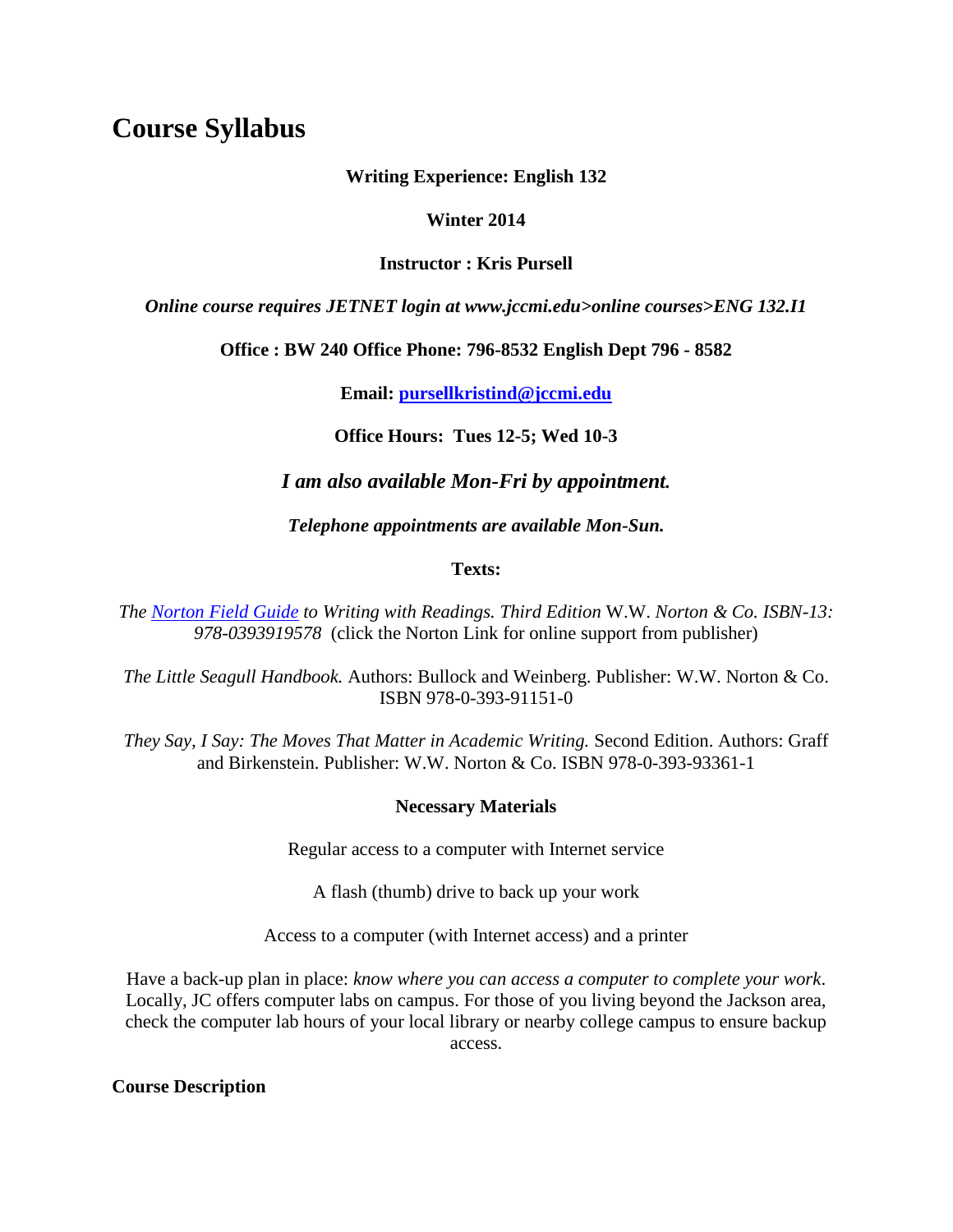This is an intensive writing course. Analytical and persuasive modes are stressed. Advanced research writing strategies are used. Database and primary research methods are emphasized. An end-of-the-semester portfolio is required.

As a continuation of the writing instruction and practice begun in ENG 131, English 132 emphasizes critical thinking, information gathering, researching, and forms of writing useful to academic, professional, and personal life. Learners work collaboratively and individually as scholars, writers, and peer responders.

During this semester, learners engage the writing process and research strategies while completing units in the following genres: reflection, reporting information, analyzing a text, and arguing a position.

#### *Instructor Role: Designer, Facilitator, and Evaluator*

I am actively engaged in classroom and on-line discussions, offering feedback on your informal and formal writing.

The design of the course, my posts in discussions, and my written responses to formal papers are the ways in which I communicate with students and guide learning. If I ask a question, I expect a reply. I also encourage you to review my responses to your peers in the discussions; they are often of universal help. In addition, any time either you or I feel that a conference would be helpful, we will establish a meeting time, either face-to-face, via telephone, or in the course meeting room.

#### *Student Role: Independent and Collaborative*

The online environment of this course allows students to work independently with assigned lectures, essays, textbook readings, and practice of composition strategies.

The course requires collaboration through whole class discussions and peer-to-peer collaboration.

Your success relies on the ability to plan, prepare, study, and demonstrate the ability to engage phases of the writing process, global and local essay strategies, critical thinking skills, research strategies, and peer response skills.

Plan to spend at least nine [9] hours a week on the course, including assigned readings, collaborative discussions, and individualized writing.

Scheduling individual conferences and maintaining regular communication with the instructor are recommended for success in the course. Do not allow questions to go unanswered!

*Please continue to the next section of the syllabus by clicking the arrow.*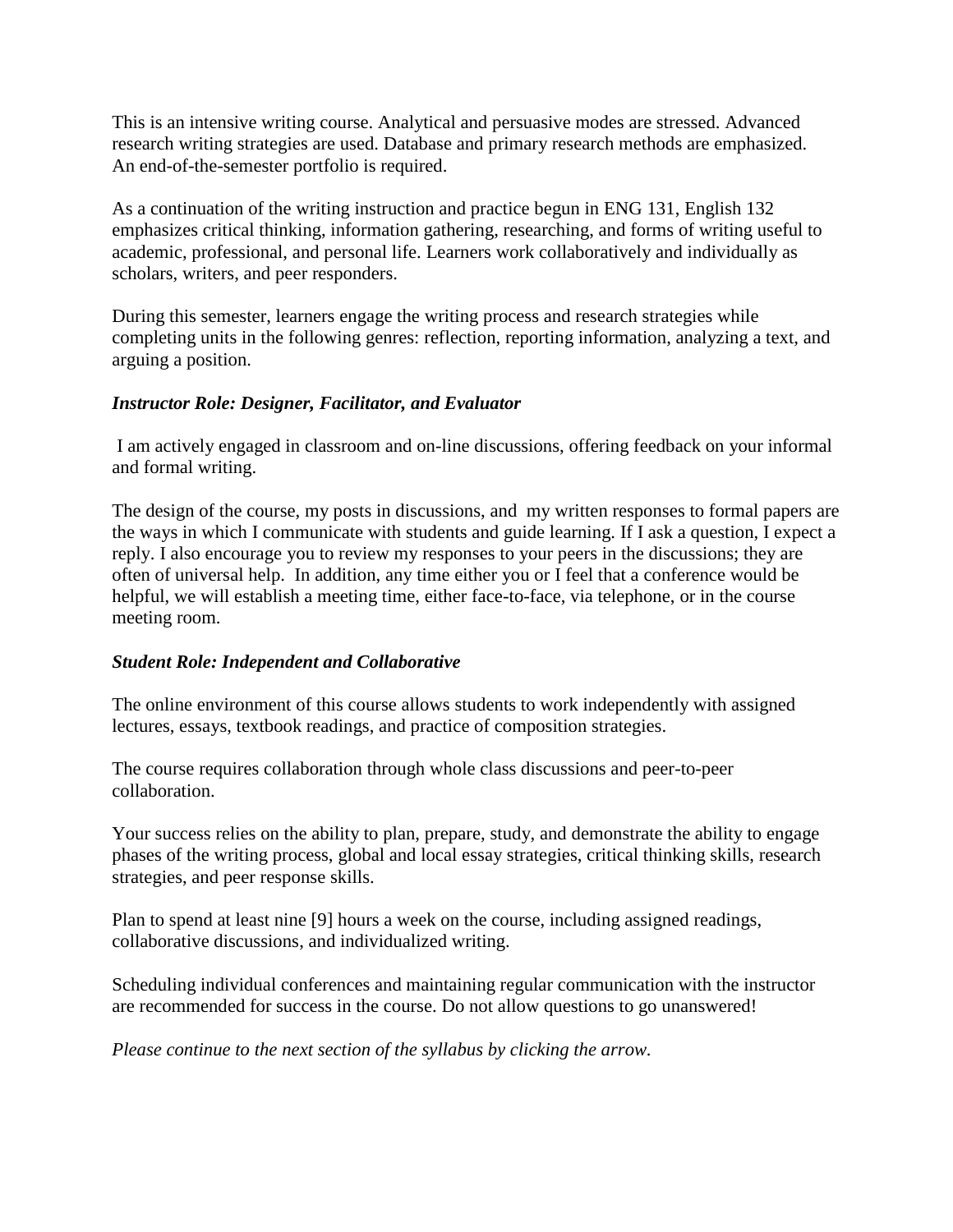**Texts are available at the JCC Bookstore. If you choose to purchase the text elsewhere, you are responsible for having it no later than the end of the first week of class.** 

# **Course Organization**

The course is organized around six units of study.

- Unit 1: Course Introduction
- Unit 2: Personal Essay Writing.
- Unit 3: Informative Essay Writing.
- Unit 4: Analytical Essay Writing
- Unit 5: Argumentative Essay Writing.
- Unit 6: Portfolio with Reflective Letter.

#### **Units Contain**

**Electronic Book.** Assignments, unit calendars, and readings are posted in a virtual 'book' that allows you to read the assignments, lectures, and other course materials. You will see an icon of a book labeled "Unit # Online Book"

**PowerPoint Lectures** focus on specific skills.

**Quizzes** over unit readings.

**Discussion Forums.** Discussions are open over a defined number of days (see the calendar for discussion closing dates). You are expected to post, read other's posts, and converse about ideas in the discussion forums. Do not post and run! Return to the discussion board at least one other time (more is better) to converse with others. When writing in discussions all learners are expected to conform to Standard English rules for spelling and grammar. Texting language and other abbreviations are not acceptable and will result in significant point deductions for discussion forum participation.

This course offers two types of discussion forums:

- Discussion 1: A whole group discussion in which you are asked to share your assigned analysis of published essays and discuss the elements of composition that writers use to achieve their goals.
- Discussion 2: The Writers Group, which consist of four or five individuals. In Writers Groups you share and respond to drafts of each other's process and papers. Writers Group discusssions have multiple threads to which you are expected to post.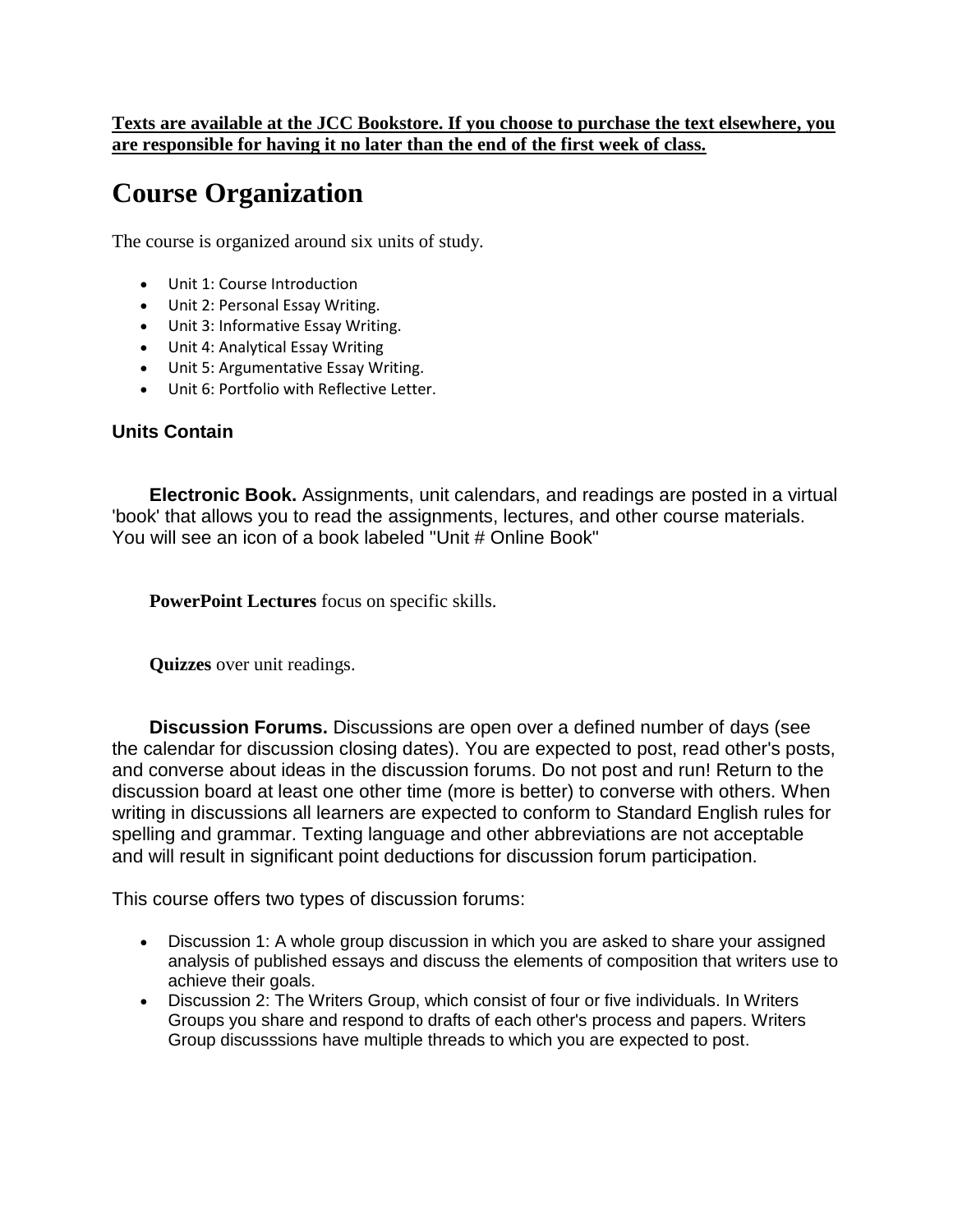**Assignment Upload**. This is where you submit essay assignments for final grading. Every unit requires you to submit specified aspects of your writing and research process *on a template.* As you work in process, copy and paste your work into the template. Upload the process template to the assignment folder with your revised and polished essay. You will see folder icons labeled "submit {name of work} here." Click on those icons and upload your work.

Please let me know how I can help you navigate this course. You can contact me through the HELP discussion board or by email at [pursellkristind@jccmi.edu.](mailto:pursellkristind@jccmi.edu)

# **Learner Goals and Objectives**

The course goals and objectives incorporate specific Associate Degree Outcomes (ADO's) established by the JC Board of Trustees, administration, and faculty. These goals are in concert with four-year colleges, universities, and reflect input from the professional communities we serve. ADO's guarantee students achieve goals necessary for graduation credit, transferability, and professional skills needed in many certification programs.

This course meets the proficiency standards for ADO's 7 and 1. To successfully complete this course, you will be expected to exhibit proficiency in the following areas:

1) Apply critical thinking concepts and tools. Critical thinking has three dimensions: analysis, evaluation, and creativity. We analyze writing in order to understand and evaluate it. We evaluate so we can revise, improve, and expand on our own and others ideas. Measures:

- Classroom Activities
- Process Evaluation
- Portfolio
- Critical reflections

2) Study written communication genres--personal, informative, analytical, and argumentation- and engage the writing process--from discovery through focusing and shaping to revising and polishing of essays. Measures:

- Documented work in writing process and polished drafts
- Critiques of professional and student essays
- Critical Reflections
- Portfolio

3) Demonstrate awareness of the rhetorical situation and the roles of audience and purpose in scholarly writing. Measures:

- Documented work in writing process and polished drafts as recorded on assigned templates
- Critiques of professional and student essays in discussion forums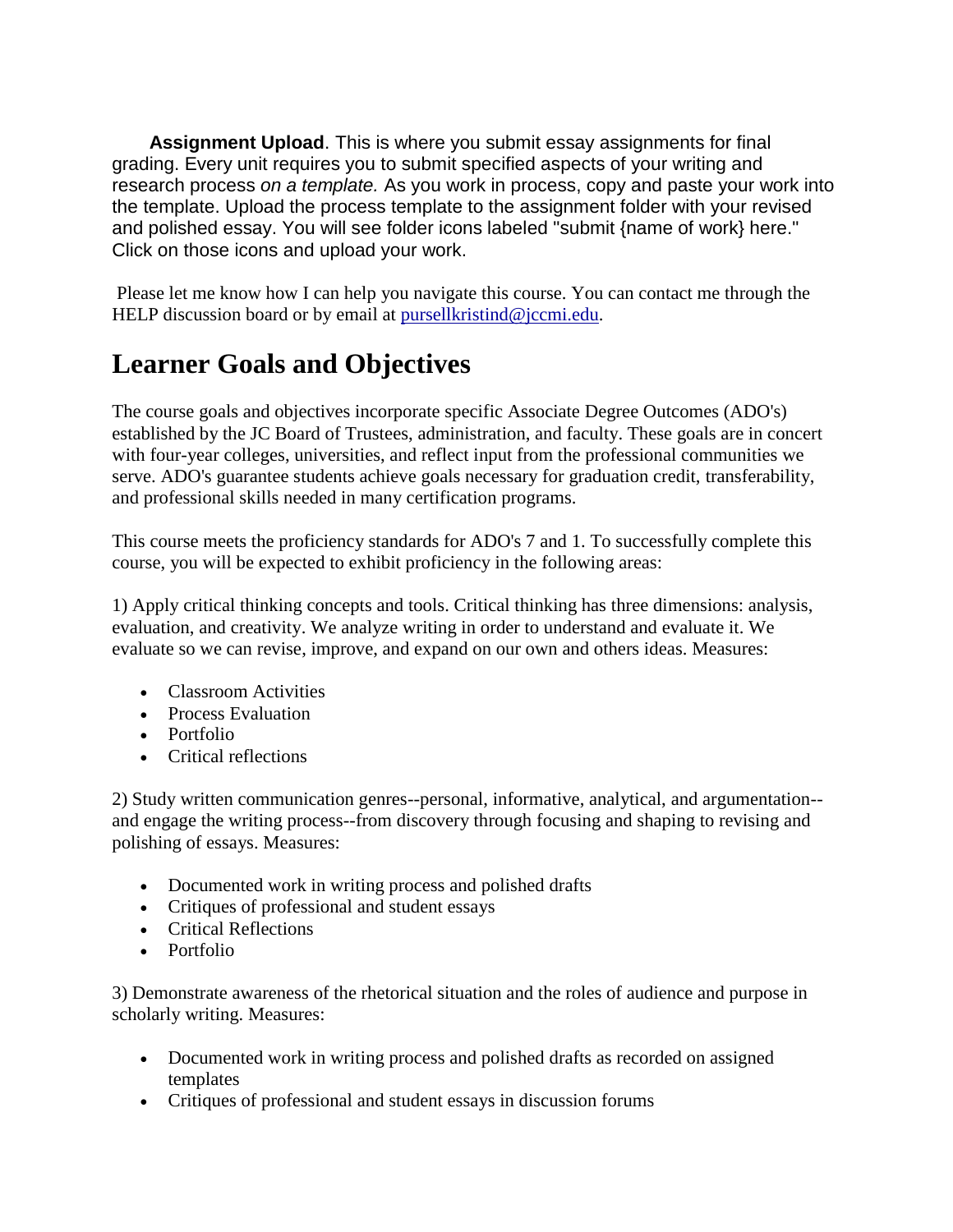- Critical reflections
- Portfolio

4) Read, comprehend, analyze, evaluate, and synthesize subject material. Measures:

- Critiques of professional and student essays
- Annotated bibliography
- Essays demonstrating successful integration of source material in support of thesis

5) Give constructive feedback and ask constructive questions. Measures:

- Writers Group Forums
- Peer reviews

6) Demonstrate successful use of research skills. Measures:

- Annotated Bibliography
- Research strategies quiz
- Portfolio

7) Employ MLA documentation and citation rules. Measures:

- Annotated Bibliography
- Polished Essays
- Portfolio

8) Communicate with others clearly, concisely, intelligibly, and in a scholarly manner. Measures:

- Essays aligned with audience and purpose statements
- Peer Reviews
- Portfolio

9) Collaborate with others. Measures:

• Participation in Discussion and Writers Groups

10) Demonstrate curiosity, discover, propose, and investigate topics; pose challenging questions. Measures:

- Participation in writers groups
- Engage research process

11) Demonstrate understanding and use pathos or emotion. Measures:

- Essays
- Portfolio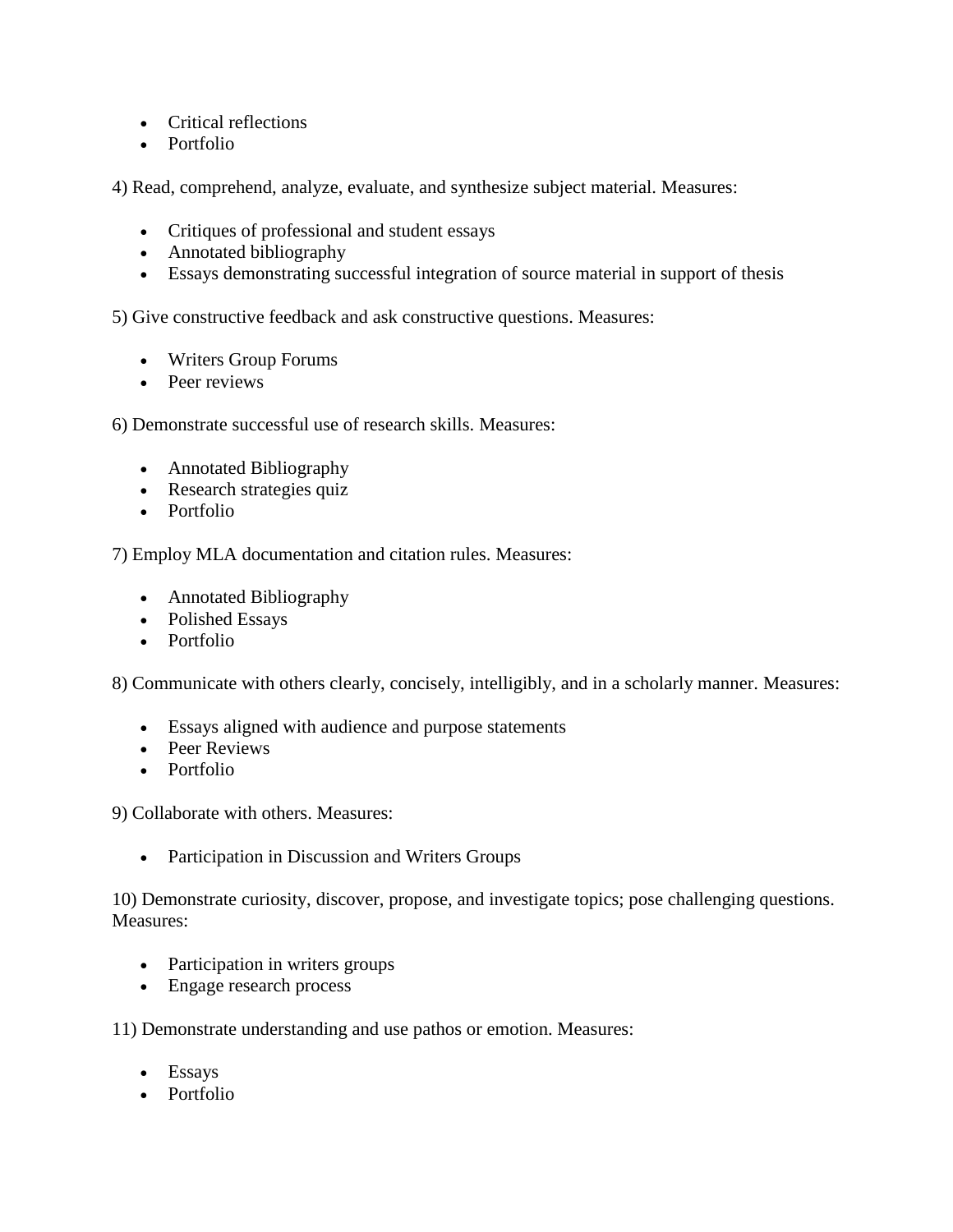12) Evaluate evidence and assumptions. Measures:

- Annotated Bibliography
- Essays
- Portfolio

13) Demonstrate understanding of conclusions, implications, and consequences

- Reflective Essay
- Evaluative Essay
- Rhetorical Analysis
- Argumentation Essay
- Portfolio

14) Demonstrate problem solving skills.

- Writing and research process
- Discussions

# **Helpful Information and Ground Rules**

#### *Help Board*

If you have questions, especially ones that your peers might be able to help you with, use the Help Board in the Discussion Area. I check the help board daily; you can expect a reply to most posts within 24 hours.

#### *Unit Calendars*

Unit calendars are posted each unit. These calendars repeat the information on the course calendar for distinct units. They provide due dates and time frames for when you are expected to complete assigned work.

Final due dates are also posted above the links to unit discussions and assignments.

#### *Online Unit Books*

Unit reading assignments, lectures, sample essays, and worksheets are posted in 'unit books.' Unit books are clearly marked, but they need to be opened in order to access the materials. You are responsible for downloading any items you need. Look for the heading & book icon: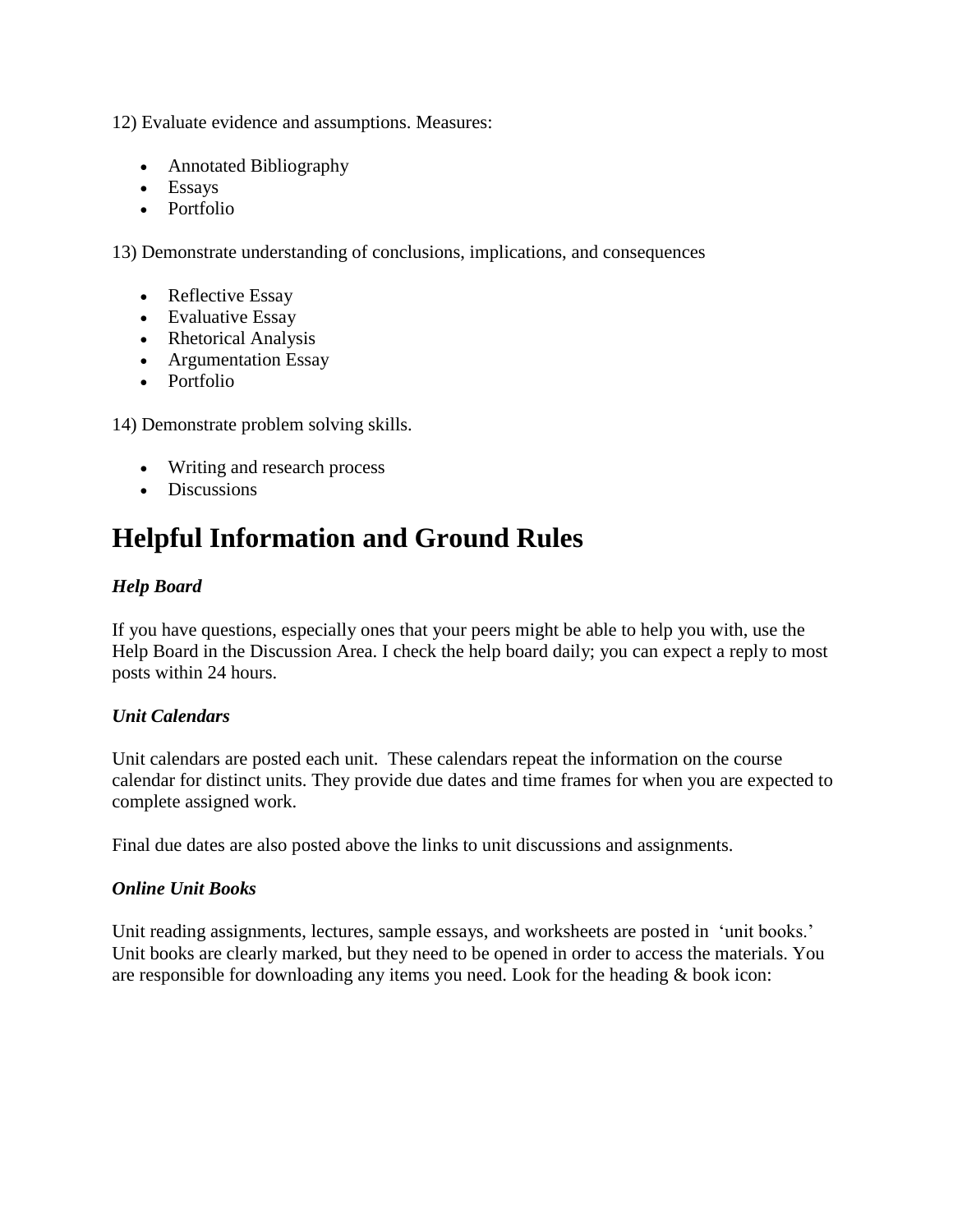Click on the link beside the book to open it.

#### *Table of Contents*

Each unit book has a table of contents. You will find this on the left side of the computer screen.

#### *Documentation and Citation*

Apply the *Modern Language Association Formatting and Documentation Guidelines* to all papers*.* Please note, MLA guidelines changed in 2009. The current guidelines are provided in the Third Edition of the *Penguin Handbook* (required course text).

I have also provided links to both [Diana Hacker's](http://bcs.bedfordstmartins.com/resdoc5e/RES5e_ch04_o.html) and [Purdue University's online MLA guides.](http://owl.english.purdue.edu/owl/resource/747/01/) Both of these online guides present the 2009 MLA guidelines.

#### *Writing Help: Instructor Appointment, Writing Tutors, and Writing Fellows*

If you are struggling with your writing, you may always ask for an appointment with me. You do not need an appointment if you come to my office, BW 240 during my office hours.

If you need an appointment outside of office hours, please contact me through email at pursellkristind@jccmi.edu, or ask for an appointment before or after class.

You also have the option of stopping into the Center for Student Success (CSS) or the Writing Fellows for help with your writing. If you go to the CSS or Writing Fellows, you must take with you

1) a copy of the assignment

2) your draft or work thus far

**Whenever seeking help, know why you need help**. For instance, if you are having trouble writing an effective thesis, ask for help with your thesis. If you are having trouble with specific aspects of organization, you can ask for help with organization.

CSS faculty and Writing Fellows are NOT PEER EDITORS and will not read and give you commentary on a draft you hand over to them. Their first question will be 'What is the assignment?' Their second question will be "What do you need help with?" If you are unable to specify your needs, you will not receive help.

- [CSS](http://www.jccmi.edu/success/) is located in Bert Walker Hall Room 125. Please click the blue CSS link for more information about the Center for Student Success.
- [Writing Fellows](http://www.jccmi.edu/writingfellows/faq.htm) are located in Atkinson Library, Breakout room 107 (access through the main library). Look for the yellow table signs that announce "WRITING FELLOW." Please click the blue link for more information about the Writing Fellows.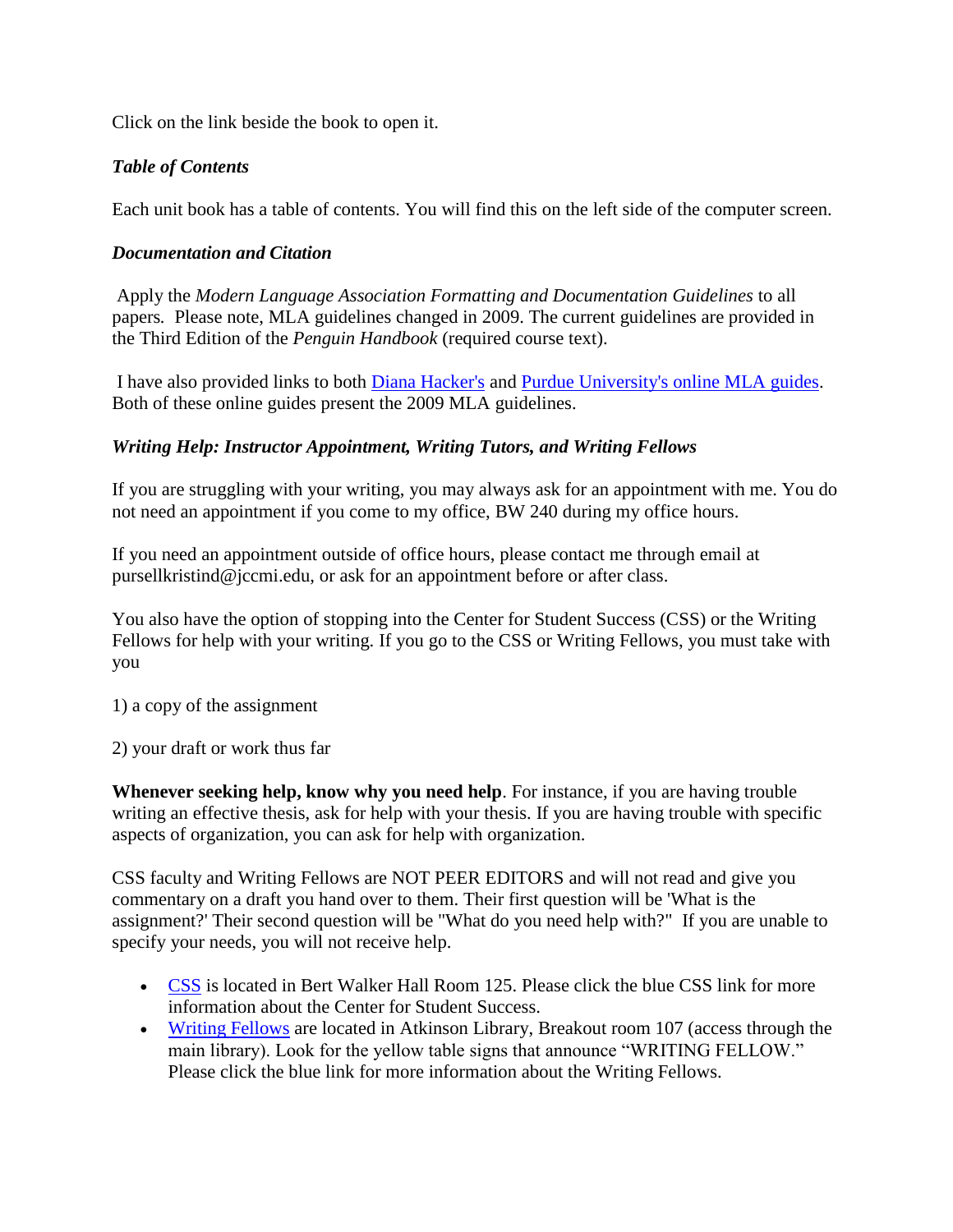#### *JCC's Academic Honesty Policy*

JCC has an academic honesty policy, which will be adhered to in this class. In essence, the policy requires that *all work must be done by the student whose name it bears.* Plagiarism, the submission of another's writing, whether directly copied or paraphrased, will result in a failing grade and may be grounds for removal from class. Plagiarism is cheating and intellectual theft. *Cases of intentional plagiarism are dealt with by the instructor on an individual basis; the instructor will make decisions regarding the student's ability to correct the problem. All cases of plagiarism are reported to the Office of the Academic Dean.* 

Self-plagiarism, otherwise known as recycling a paper from another course is also punishable with a failing grade. Students must submit valid evidence of writing process for each formal paper and if self-plagiarism is suspected.

#### *Paper Revisions and Grading Reassessment*

If you revise, I will re-assess your revised papers throughout the semester. Submit papers for reassessment within one week of receiving your graded paper. You may earn additional points and a revised grade for further revisions of a graded paper. Upgrades depend upon the quality of the revision. Please let me know that you would like to revise for reassessment.

#### *Electronic Submissions*

All formal coursework must be submitted either as a Microsoft Word document (.doc or .docx) or as a Rich Text Format document (.rtf.) College computers cannot read *wpd* or *wps* and some other documents, but almost every computer can read .rtf documents. If you have never submitted in this format, ask how to do it the first day of class (you can use the HELP board).

Upload your assignments to the assignment links in each unit. *Give all uploaded documents the name of the assignment as specified on the unit assignment sheet.* 

If you are working with an older version of Microsoft Word, you may not be able to read docx documents. One way to open a docx is:

- click on the document
- save it to your computer; when saving, rename the document as it's name plus .doc . For example, paper1.doc . In the file window, select "All Files."
- you should then be able to open the document.

#### *Late and Insufficient Work*

Late work hurts your ability to be fully successful in the class and is a nuisance to your peers (not to mention your instructor) who count on you to be timely.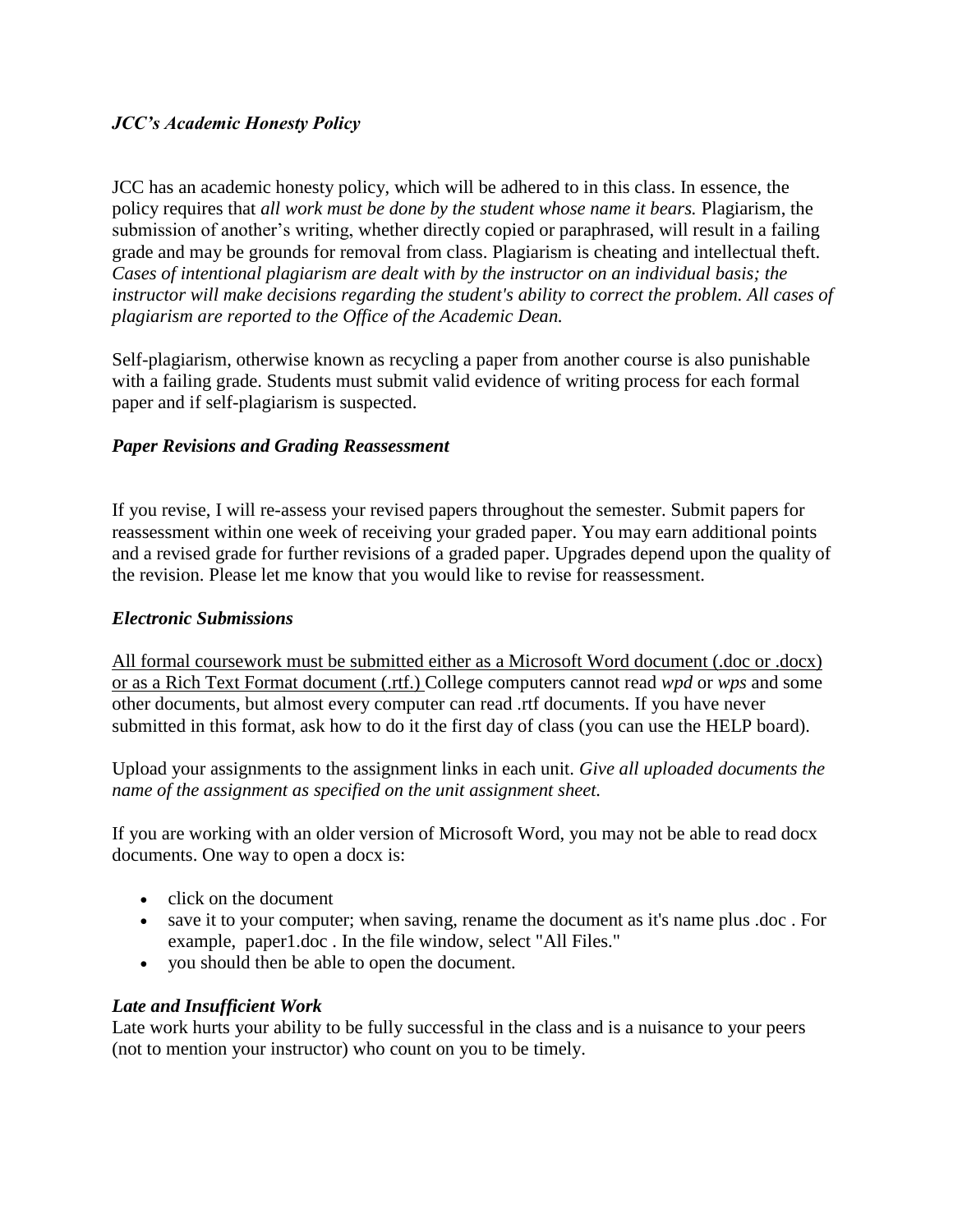I believe in writing as a process and have planned each unit in such a way that you should be able to work in process, conduct research, and write your drafts in a timely manner. I'm not impressed by procrastination, and I do not believe that you are studying composition theory and practice if you wait until the day before an essay is due to write it. *Therefore, if you have not engaged the process in the unit, I reserve the right to reject any essay you provide.* 

Late Submissions to Group Work: Your peers are under no obligation to read late submissions to group work. I deduct ten participation points for late submissions to group work. Peer reviewers are not penalized if they are unable to engage late submissions.

Late papers may receive a full grade deduction. In addition, while *I accept late work, I am not bound to grade it.* This means, I will try to read and respond to late submissions, if time permits. Like you, I have set aside certain hours for this class, my other classes, department and college meetings, professional development, family, sleep, and even recreation from time to time. Your late work means I have to cut into time I have set aside for other activities. Therefore, if you turn work in on time; I get it back to you in a timely manner. If you submit work late, it goes to the bottom of a very large stack of other obligations and receives a full grade deduction.

Exceptions to the late work policy: I may exempt you from the point deductions if you contact me and make arrangements based on legitimate need.

Because you are able to submit online, you should be able to upload your papers even if you are home with the flu, or your car will not start, or your child is ill, or your dog had puppies in the swamp. So, these may not be considered legitimate reasons.

You may only ask for one exception over the course of the semester.

#### *Lost Work --Avoid this Problem!*

Cyberspace and computers can make us crazy! However, you are responsible for all of your work. To avoid losing work you can:

- create your documents offline in Word, then upload (or in the case of email or discussion boards, cut/paste) into Moodle; do not spend long sessions creating your work in email documents or in the discussion board; *you may be timed out and lose your work*
- save documents regularly when working—in other words, back-up, back-up, back-up
- save to more than one place (disc/hard drive, flash drive)
- give documents a clear name reflecting the assignment; store them in a clearly marked file
- be sure you are uploading or sending your email to the correct person (students sometimes send their work to the wrong online instructor)
- *never delete work*
- contact your instructor, Distance Learning, or the Solution Center the minute you perceive a problem; Distance Learning can sometimes retrieve documents that we think we lost.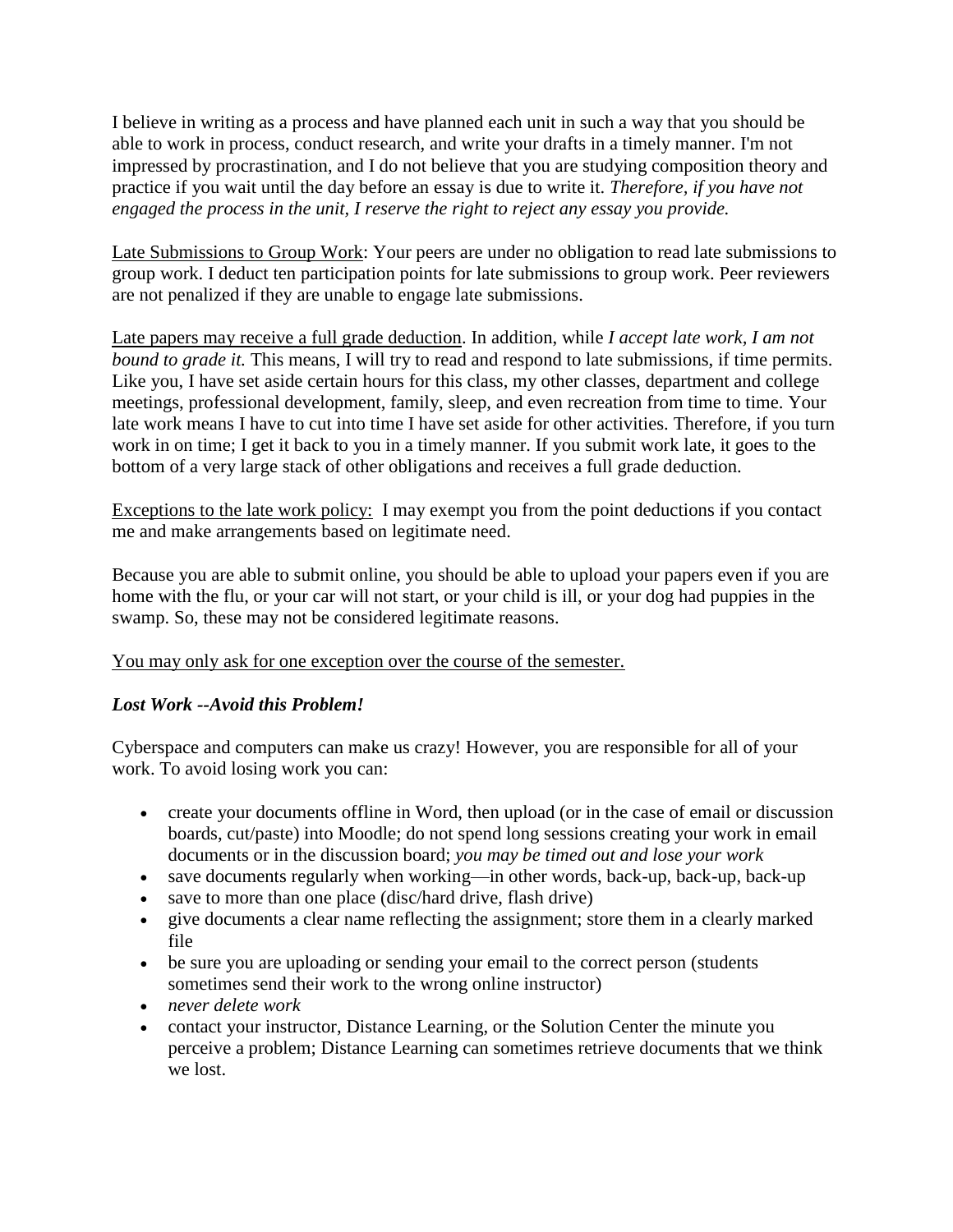#### *Big Brother Can Watch*

The staff in Distance Learning and your online instructors can trace student time in class, the files you open, how long you have them open, and the dates and times of all submissions. The Solution Center can also verify dates and times of correspondence. They can also determine if material was ever sent to instructor e-mail. Please contact me immediately if you believe your work was lost in cyberspace and resend immediately.

#### *The Incomplete Grade*

In accordance with JCC policy, an Incomplete or "I" grade is only issued to *students who have demonstrated good standing in the class and hold a passing grade at the time of an extenuating circumstance that precludes completion of the class.* Documentation validating the circumstance may be required.

#### *Discussion Policies*

Discussions forums are places where academic discussions about course materials take place. Learners are expected to use Standard English. Posts containing abbrieviations, slang, text language, or ignoring grammar and structures may not receive a grade and may be deleted.

All discussions, including the Help Board, require civility. If you have a problem with an individual, including the instructor, you need to have a private discussion with the instructor. You may not criticize or complain about students, the course, or the instructor in any forum. Such posts will be deleted and the instructor may contact offenders to discuss the issue. Deans may be involved if a problem persists.

*Please let me know what I can do to help in your learning and comfort.* 

# **Grading**

#### **Grading & Major Assignments**

Your final grade reflects your participation, performance, and growth in the class as evidenced by the strengthening and extension of your writing and communication skills, preparation and timeliness regarding assignments and activities, and a marked level of responsibility and concern for positive personal and collective learning experiences. I award percentage grades (0-100) for each activity and assignment in the course. Those numbers are averaged and weighted according to the following assessment plan:

#### *Participation 20%*

 *20% for participation in online whole class discussion boards; always denoted as Discussion 1 in each week or unit.* 

*Quizzes 5%*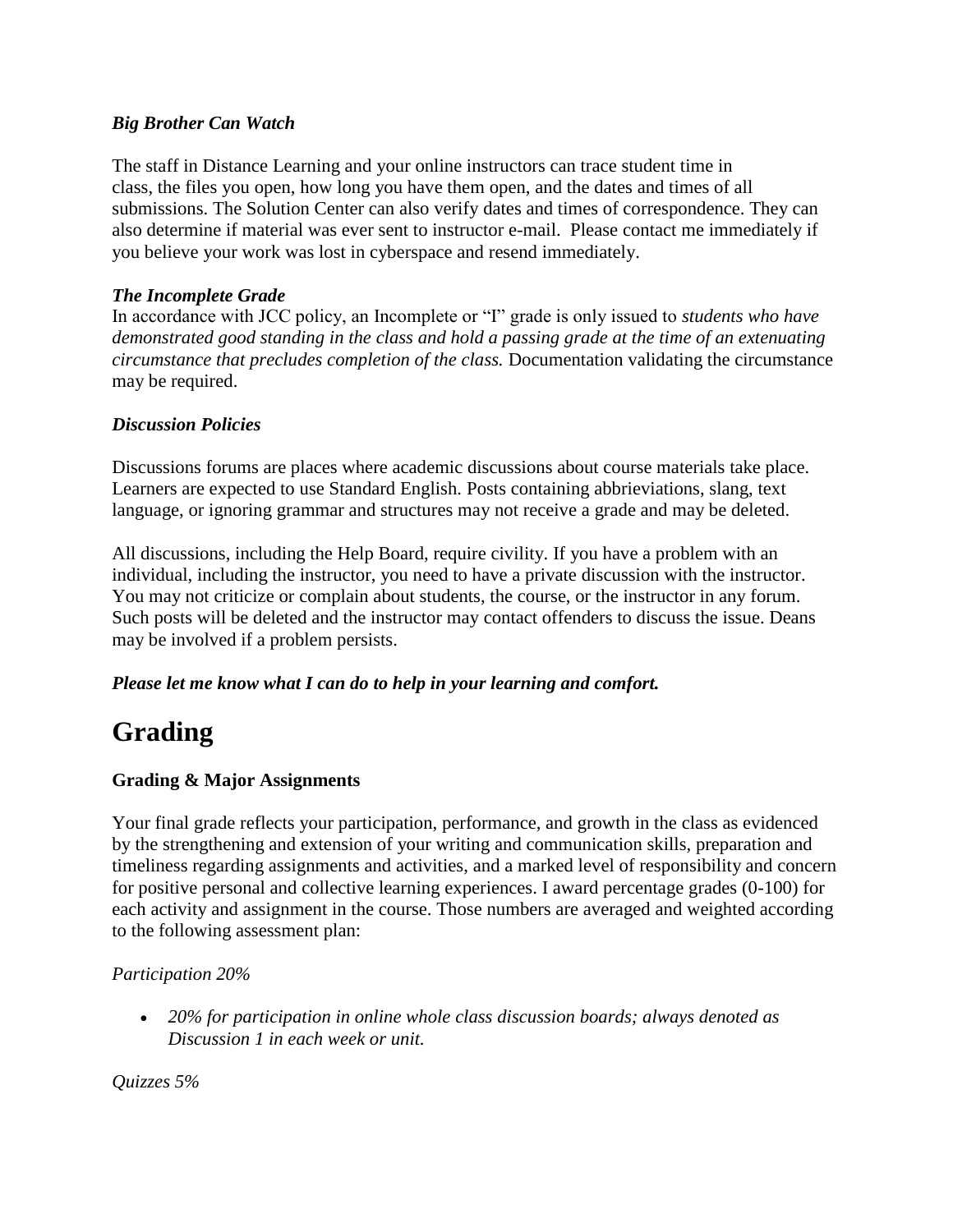*Unit Essays ~ Process and Product: 40 %* 

- *5% for unit 1*
- *10% for unit 2*
- *10% for unit 3*
- *15% for unit 4*

#### *Portfolio 35%*

- *30% for the portfolio*
- *5% for the accompanying reflective letter*

A note on your grade for each unit essay: This grade is based fifty-percent (50%) on process and fifty-percent (50%) on your revised and polished draft.

Each unit assignment provides a rubric for grading, specifying how you will earn points for process and product. Please review the rubrics to ensure that you have completed required elements of process.

*Process* refers to all the preliminary work required to produce the draft you turn in for critique. This work is done in the writers groups. As Ernest Hemingway said, "writing is rewriting." I would add that writing is sometimes messy. Even before we begin to revise a complete draft, we are collecting, assessing, sorting, outlining, rejecting, banging (head against a wall?), and shaping our first draft. I am deeply interested in the evidence of your writing process. Your early thinking, rejected ideas, practice leads, outlines, and drafts are vital to our conversations about writing.

To show evidence of process, participate in the writers groups. S*ave all of your assigned (and unassigned) work in progress to your computer and to a jump drive. If you have your work saved in more than one place you will be less likely to fall victim to a computer crash*. You are responsible for providing proof of process if I ask for it, so back ups are important!

For each of the formal essays you produce, you will submit an early draft to a writers group to receive peer feedback. This is an important aspect of the writing process. Writers groups are designed to help you to develop your ability to analyze and respond to drafts using the rhetorical devices of composition studies. As you hone your ability to respond to others, you will develop the ability to critically review your own writing, identifying your strengths as a writer as well as places where you need to develop skills. Toward these goals, I have created [Peer Response](http://jetnet.jccmi.edu/mod/book/view.php?id=539598&chapterid=42891) Guidelines which you need to use to guide your responses to peer drafts. Peer responses are graded and are considered part of your process.

As your instructor, I enter the writers' groups and offer feedback. However, I do not offer comprehensive feedback to all writers in every unit. I do model feedback on the first essays submitted for peer review and offer briefer comments to all papers submitted on time. You will benefit from reading my feedback on your peer's papers.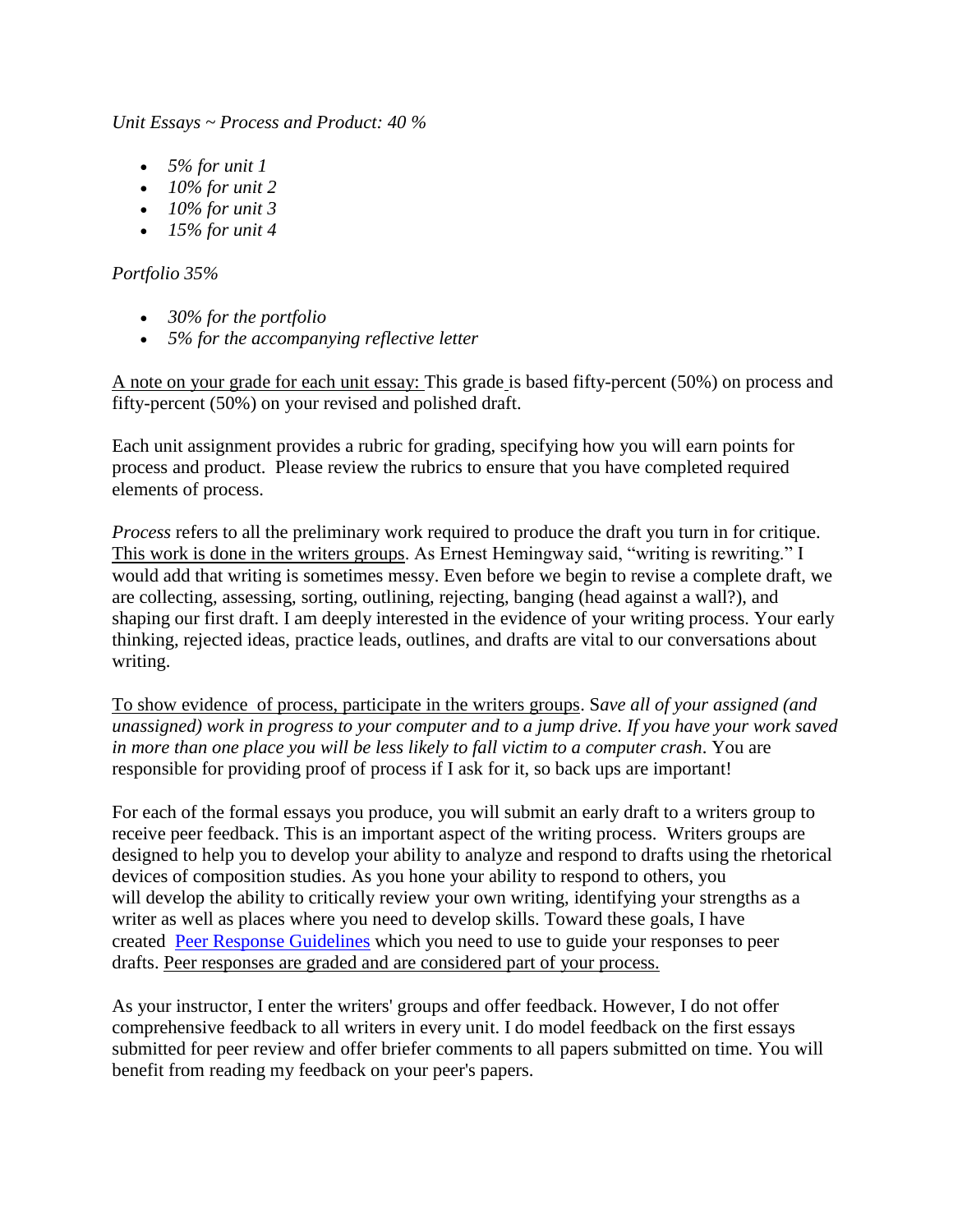#### *Submitting Polished Drafts and Metacognitive Reflections*

Clearly title your documents and upload them to the unit assignment file. Papers submitted without engaging writers groups and evidencing process will not receive a passing grade, nor do they qualify for submission for portfolio assessment. All papers going into the portfolio must go through the writing and revising process.

#### *Revising for Reassessment*

Once you receive a grade for you writing, you have the option to revise and resubmit for an upgrade. You may continue to revise up to the submission of the portfolio. In the final week of the course I will only re-grade argumentation essays. Please inform me if you intend to revise a paper for reassessment.

All essays should continue to be revised and polished for the portfolio.

#### *The Final Course Grade*

The mid-term and final grades are translated into a 4.0 scale with 4.0 being excellent. You must achieve a 2.0 in this class to pass. Less than a 2.0 will not transfer for credit or serve as a prerequisite for another course.

Percentage Numerical/Letter Grade Equivalency

- $\bullet$  92 100% = 4.0 (A)
- $\bullet$  86-91% = 3.5 (B+)
- $\bullet$  80-85% = 3.0 (B)
- $\bullet$  75-79% = 2.5 (C+)
- $\bullet$  70-74% = 2.0 (C)
- 65-69% = 1.5 (D+)
- 60-64% = 1.0 (D)
- Below  $60\% = 0.0$  (E)

# **Discussion Forum Grading Rubrics**

#### **Participation Guidelines**

Actively participate in writers group discussions. To do this you should create a substantive post for each of the discussion topics and reply to at least two other individuals in the forum.

Respond to any follow-up questions the instructor directs to you in the discussion area.

#### **Rubric used assess your posts in Whole Class Discussion Forums (Discussion One)**

 Initial post addressing the discussion prompt or assignment is worth a maximum of 60 points.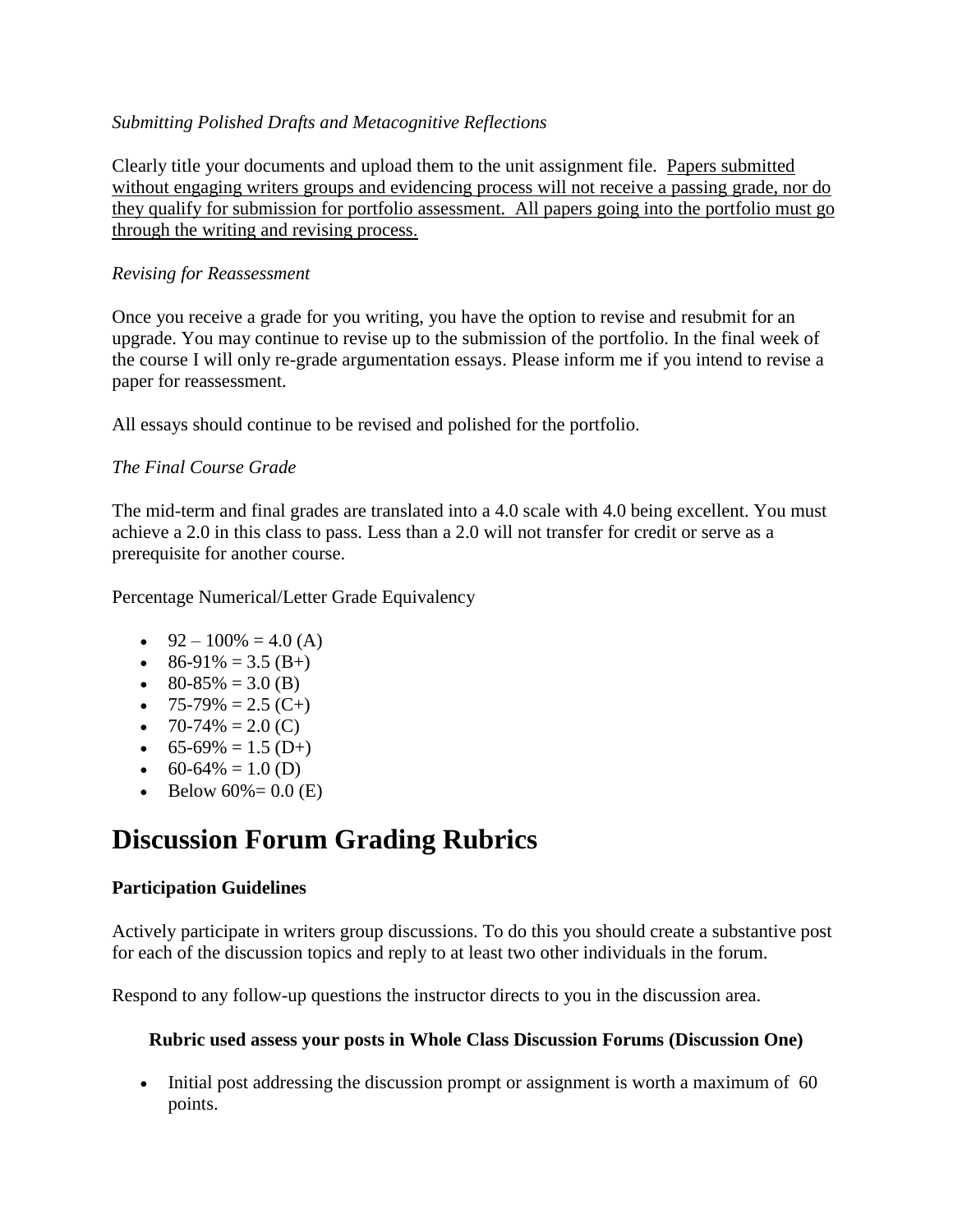Each response is worth a maximum of 20 points.

Total points earned for Discussion 1 of each unit may not exceed 100.).

| Rubric used assess your posts in Whole Class Discussion Forums                                                |                                                                                                   |                                                                                                               |                                                                                                        |                                                                                                                                    |  |
|---------------------------------------------------------------------------------------------------------------|---------------------------------------------------------------------------------------------------|---------------------------------------------------------------------------------------------------------------|--------------------------------------------------------------------------------------------------------|------------------------------------------------------------------------------------------------------------------------------------|--|
| <b>Criteria</b><br>(total points)                                                                             | <b>Minimal</b> and<br>Non-<br>performance<br>Initial post: 0-39<br>Responses to<br>others: $0-13$ | <b>Basic</b><br>Initial post: 40-49<br>Responses to<br>others: 14-15                                          | Proficient<br>Initial post: 50-<br>55<br>Responses to<br>others: 16-18                                 | <b>Distinguished</b><br>Initial post: 56-60<br>Responses to others:<br>19-20                                                       |  |
| <b>Applies relevant</b><br>course concepts,<br>theories, or<br>materials<br>correctly.                        | Does not explain<br>relevant course<br>concepts,<br>theories, or<br>materials.                    | Explains relevant<br>course concepts,<br>theories, or<br>materials.                                           | Applies relevant<br>course concepts,<br>theories, or<br>materials<br>correctly.                        | Analyzes course<br>concepts, theories,<br>or materials<br>correctly, using<br>examples or<br>supporting evidence.                  |  |
| <b>Collaborates</b><br>with fellow<br>learners, relating<br>the discussion to<br>relevant course<br>concepts. | Does not<br>collaborate with<br>fellow learners.                                                  | Collaborates with<br>fellow learners<br>without relating<br>discussion to the<br>relevant course<br>concepts. | Collaborates with<br>fellow learners,<br>relating the<br>discussion to<br>relevant course<br>concepts. | Collaborates with<br>fellow learners,<br>relating the<br>discussion to<br>relevant course<br>concepts and<br>extending the dialog. |  |
| <b>Applies relevant</b><br>course,<br>professional,<br>personal, or<br>other real-world<br>experiences.       | Does not<br>contribute<br>professional,<br>personal, or other<br>real-world<br>experiences.       | Contributes<br>professional,<br>personal, or other<br>real-world<br>experiences, but<br>lacks relevance.      | Applies relevant<br>professional,<br>personal, or other<br>real-world<br>experiences.                  | Applies relevant<br>professional,<br>personal, or other<br>real-world<br>experiences to<br>extend the dialog.                      |  |
| <b>Supports</b><br>position with<br>applicable<br>knowledge.                                                  | Does not<br>establish relevant<br>position.                                                       | <b>Establishes</b><br>relevant position.                                                                      | Supports position<br>with applicable<br>knowledge.                                                     | Validates position<br>with applicable<br>knowledge.                                                                                |  |

# **Rubric for Grading Peer Response Discussions:**

**~~Discussion Two~~**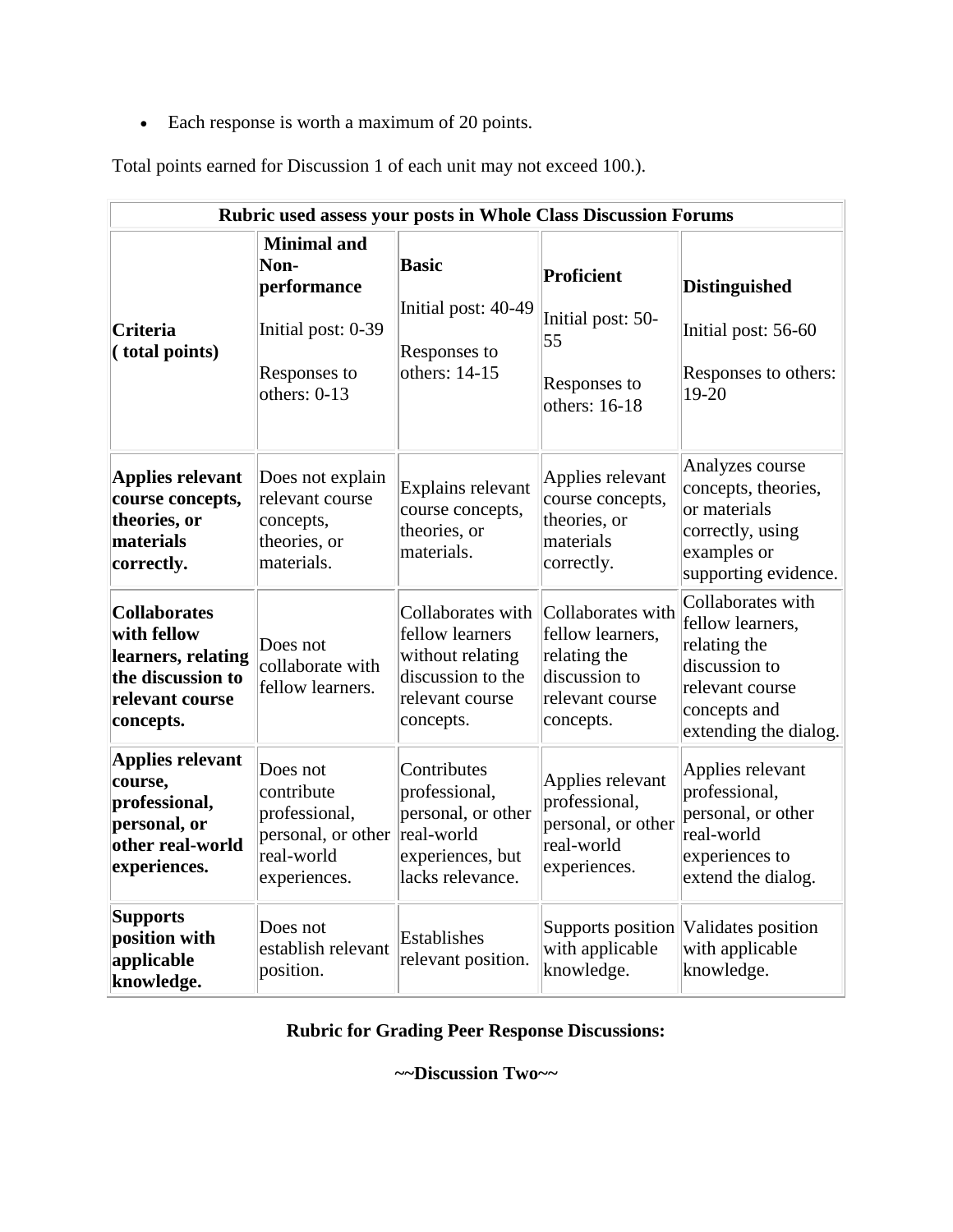- Draft: 0-50 points
- Comprehensive response to peer draft: 0-10
- Posts and responses to discussion assignments: 0-5
- Responses to peer posts other than the above are Pass/Fail: 0- 1 point each

Total points earned for Writers Group Discussions may not exceed 100.

|                                                                                                                     | <b>Minimal or Non-</b><br>performance                                                                            | <b>Basic</b><br>Posted draft: 30-<br>39                                                                                         | Proficient<br>Posted draft: 40-45 Posted draft: 46-50                                                                                   | Distinguished                                                                                                                                                |
|---------------------------------------------------------------------------------------------------------------------|------------------------------------------------------------------------------------------------------------------|---------------------------------------------------------------------------------------------------------------------------------|-----------------------------------------------------------------------------------------------------------------------------------------|--------------------------------------------------------------------------------------------------------------------------------------------------------------|
| <b>Criteria</b><br>(total points)                                                                                   | Posted draft: 0-29<br>Comprehensive<br>Response to peer<br>post. No use of<br>guidelines. : 0-3<br>Other         | Comprehensive<br>Response to peer<br>post that does not<br>reflect guidelines.<br>$ 4-5 $<br>Other                              | Comprehensive<br>Response to peer<br>post that applies<br>some guidelines for<br>comprehensive<br>responding 6-8                        | Comprehensive<br>Response to peer<br>post that follows<br>guidelines for<br>comprehensive<br>responding $9-10$                                               |
|                                                                                                                     | post/responses:0-1                                                                                               | post/responses:2-3                                                                                                              | Other<br>post/responses:4                                                                                                               | Other<br>post/responses: 5                                                                                                                                   |
| <b>Applies</b><br>relevant<br>course<br>concepts,<br>theories, or<br>materials<br>correctly.                        | Does not provide<br>work or responses<br>that reflect<br>relevant course<br>concepts, theories,<br>or materials. | Provides work or<br>responses that<br>reflect a base<br>knowledge of<br>relevant course<br>concepts, theories,<br>or materials. | Provides work or<br>responses that<br>apply relevant<br>course concepts,<br>theories, or<br>materials correctly.                        | Provides work or<br>responses that<br>apply and extend<br>course concepts,<br>theories, or<br>materials correctly,                                           |
| <b>Collaborates</b><br>with fellow<br>learners,<br>relating the<br>discussion to<br>relevant<br>course<br>concepts. | Does not<br>collaborate with<br>fellow learners.                                                                 | Collaborates with<br>fellow learners<br>without relating<br>discussion to the<br>relevant course<br>concepts.                   | Collaborates with<br>fellow learners,<br>relating the<br>discussion to<br>relevant course<br>concepts.                                  | Collaborates with<br>fellow learners,<br>relating the<br>discussion to<br>relevant course<br>concepts and<br>extending the<br>dialog.                        |
| <b>Supports</b><br>position with<br>applicable<br>knowledge.                                                        | Does not establish<br>relevant position<br>or response.                                                          | Establishes<br>relevant position<br>(makes a claim)<br>whether posting or<br>responding.                                        | Establishes<br>relevant position<br>and supports<br>position with<br>applicable<br>knowledge (makes<br>a claim and<br>supplies evidence | <b>Establishes relevant</b><br>position, supports,<br>and validates<br>position with<br>applicable<br>knowledge (makes<br>a claim, supplies<br>evidence, and |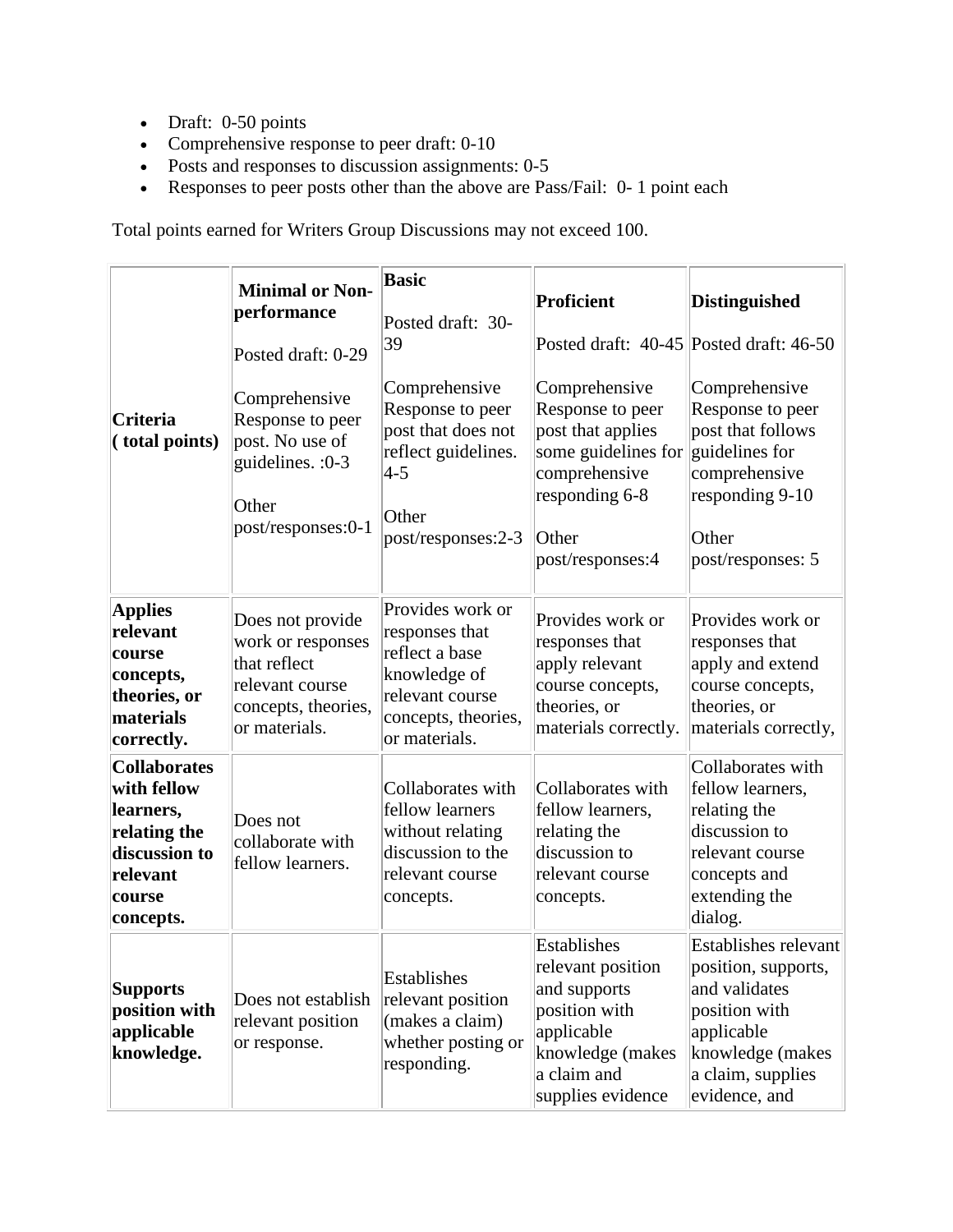|                                                                                      | <b>Minimal or Non-</b><br>performance<br>Posted draft: 0-29                                                 | <b>Basic</b><br>Posted draft: 30-<br>39                                                                                          | Proficient<br>Posted draft: 40-45 Posted draft: 46-50                                                                                                                  | <b>Distinguished</b>                                                                                                                                         |
|--------------------------------------------------------------------------------------|-------------------------------------------------------------------------------------------------------------|----------------------------------------------------------------------------------------------------------------------------------|------------------------------------------------------------------------------------------------------------------------------------------------------------------------|--------------------------------------------------------------------------------------------------------------------------------------------------------------|
| <b>Criteria</b><br>(total points)                                                    | Comprehensive<br>Response to peer<br>post. No use of<br>guidelines. : 0-3<br>Other<br>post/responses:0-1    | Comprehensive<br>Response to peer<br>post that does not<br>reflect guidelines.<br>$ 4-5 $<br>Other<br>post/responses:2-3         | Comprehensive<br>Response to peer<br>post that applies<br>some guidelines for guidelines for<br>comprehensive<br>responding 6-8<br>Other<br>post/responses:4           | Comprehensive<br>Response to peer<br>post that follows<br>comprehensive<br>responding 9-10<br>Other<br>post/responses: 5                                     |
|                                                                                      |                                                                                                             |                                                                                                                                  | for the claim),<br>whether posting or<br>responding.                                                                                                                   | exmplains how<br>evidence supports<br>claim), whether<br>posting or<br>responding.                                                                           |
| <b>Conforms</b> to<br><b>Standard</b><br><b>English</b><br>grammar and<br>structures | Writing lacks<br>regard for<br>Standard English.<br>Writer does not<br>exhibit concern for<br>reader needs. | Writing reflects<br>knowledge of<br><b>Standard English</b><br>but lacks editing.<br>Errors impede<br>communication of<br>ideas. | Writing reflects<br>knowledge of<br><b>Standard English</b><br>grammar and<br>structures; some<br>errors are apparent.<br>A concern for<br>reader needs is<br>evident. | Writing reflects<br>knowledge of<br><b>Standard English</b><br>grammar and<br>structures with<br>polished<br>presentation<br>concerned with<br>reader needs. |

# **Where to Find Formal Progress Reports and Grades**

### **Course Grades**

You may view your course grades in this JetNet class by clicking on Grades in the left column of the course website. Be sure that the User Report tab is selected. You will see grades earned for all areas of the class—Participation, Essays, Quizzes, and Portfolio. You can see my feedback on assignments by checking the Feedback column. If I have uploaded a document with further comments for your review, you will need to go to the Assignment file in which you uploaded your assignment to see and download the document with my comments.

#### **Progress Reports, Midterm Grades, Final Grades in E-Services**

Jackson Community College requires four formal progress and grading reports to be filed for each student in each of their classes. Referred to as HQVs, these reports are entered into your e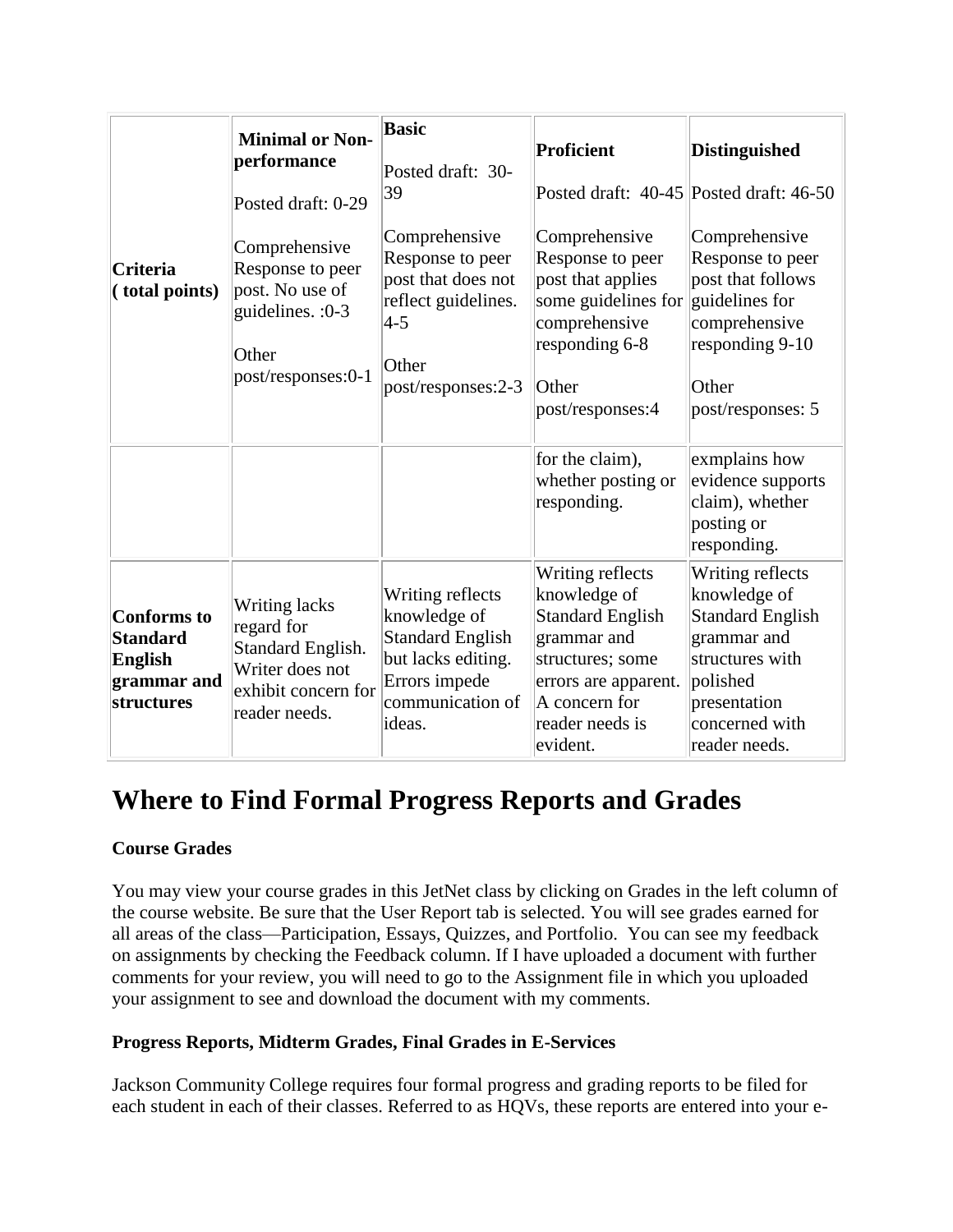services transcript and serve as a record of your progress, indicate the need for interventions that can help you be more successful, and can save you from unnecessary education debt.

The dates for recording English 132 HQV grades are:

| Grade 1  | Grade 2 Grade 3 |                      |
|----------|-----------------|----------------------|
| 9/4/2013 |                 | 9/23/2012 10/28.2013 |
|          |                 |                      |

These three reports indicate your progress in the class with a letter.

- V Verifies you are participating and passing the course
- H Indicates that you are struggling and need help; if you receive an H, a representative from the Center for Student Success will contact you to discuss how the college can help you.
- Q Reflects that you have been dropped from the class by your instructor. I drop students who are not logging into the class and participating on a weekly basis.

The midterm posting will offer both a letter progress report and your midterm grade. Final grades are not accompanied by a progress report.

If you decide to withdraw from the course at any time, contact student services and formally withdraw. This is especially important after the midterm grades are posted as your instructor is no longer able to drop you from the class. If you leave the course without withdrawing, you will receive a failing grade on your transcript. Failing grades are not good for your record when transferring, graduating, or looking for employment.

If you have any questions about the HQV report, please feel free to ask.

# **Peer Responding: Initial and Comprehensive Guidelines**

Peer Responding Guidelines

When reading each other's drafts in the peer-response workshops you will conduct intial and comprehensive reviews of peer drafts.

You will give every member of your writers' group an initial response to his/her essay. Then, conduct a second reading of one peer draft and offer a comprehensive response to that draft. Every person in the group should give and receive at least one comprehensive response. Please follow the guidelines for responding below.

#### **First Response**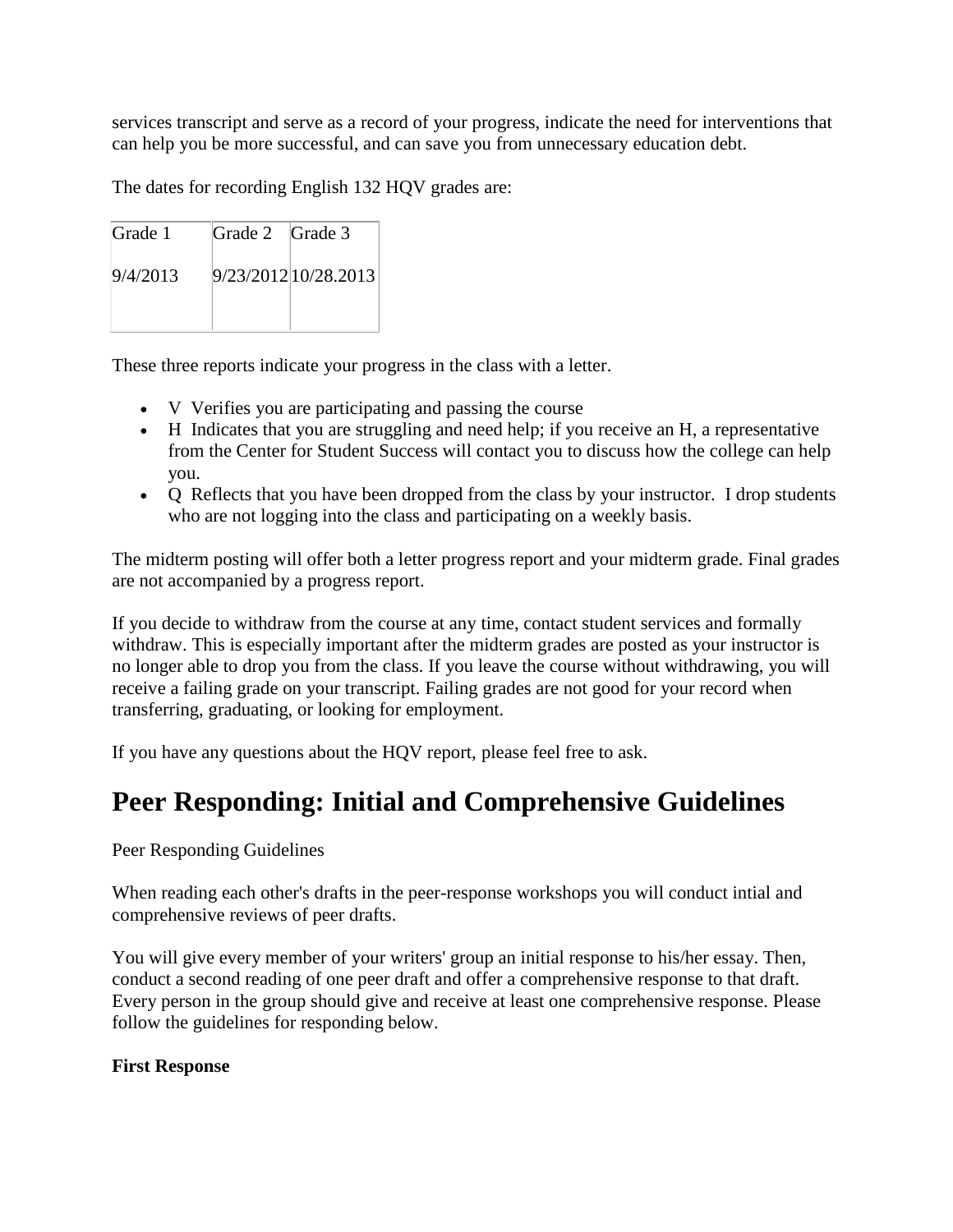Review the assignment, then read each peer draft at your normal pace without stopping. When you finish you should have a good sense of what the writer is trying to accomplish.

- Identify the Main Idea: Write a sentence summarizing what you see as the main idea of the piece. If you spot a thesis sentence, include this in your response.
- Identify the Purpose: Has the writer fulfilled her/his stated purpose? If yes, how? If no, what does the writer need to do in revision? If the writer has not offered a statement of purpose, write a sentence that summarizes the mode you see the writer using (reflection, informative, analysis, argument) what you think the writer was trying to accomplish in the draft.
- Ask one question of the writer regarding the main idea, purpose, or significance.

## **Comprehensive Reading**

Select and read one of the peer drafts again. Use the following items to guide your response:

- o Genre: Identify the genre the essay employs.
- o What is the writer's purpose? Does it reflect the genre?
- o Who is the writer's intended audience. What does the writer assume the audience already knows or believes?
- Introductory Lead: Does the writer's opening paragraph/paragraphs effectively introduce the topic, engage your interest, forecast coming information, and predict organization? Show the reader where you see these elements in the introduction. Ask question about the elements if you do not understand or find the focus, the hook, or forecasting.
- Thesis: Is the thesis implied or stated? Let the reader know what your understanding of the thesis is and where you see it best articulated.
- Focus: Does the writer maintain focus on the thesis throughout the essay? Does the writer wander off on side topics? If focus is maintained, give the writer specific compliments related to the strategies he or she is using to maintain focus. If focus is weak, ask the writer a probing question about how the thesis and body supports work together. For instance, "How do you see the information in paragraph three supporting your thesis?" You may also ask clarifying questions related to facts, if needed. For instance, "where is the train station you mention in the essay?"
- Organization: Are the sections and paragraphs ordered effectively. Can you identify an organizational strategy? Do you note any abrupt shifts? Can you suggest a better order?
- Completeness: Are there places in the essay that remain underdeveloped? Where do you want to know more? Where does the writer need to offer perspective on a piece of information, tying it back to a key idea?
- Composition Strategies: Identify strategies the writer uses that are aligned with the assigned genre. Which of these strategies does the writer handle well, give examples. Identify one strategy that the writer could further develop. Please refer to the assigned unit readings related to the type of essay assigned (memoir, profile, proposal) for help with identifying strategies and elements.
- Is the writer's style engaging? Is the tone appropriate for the purpose and audience? Is it consistent? Are there places where another word or phrase might better serve the essay?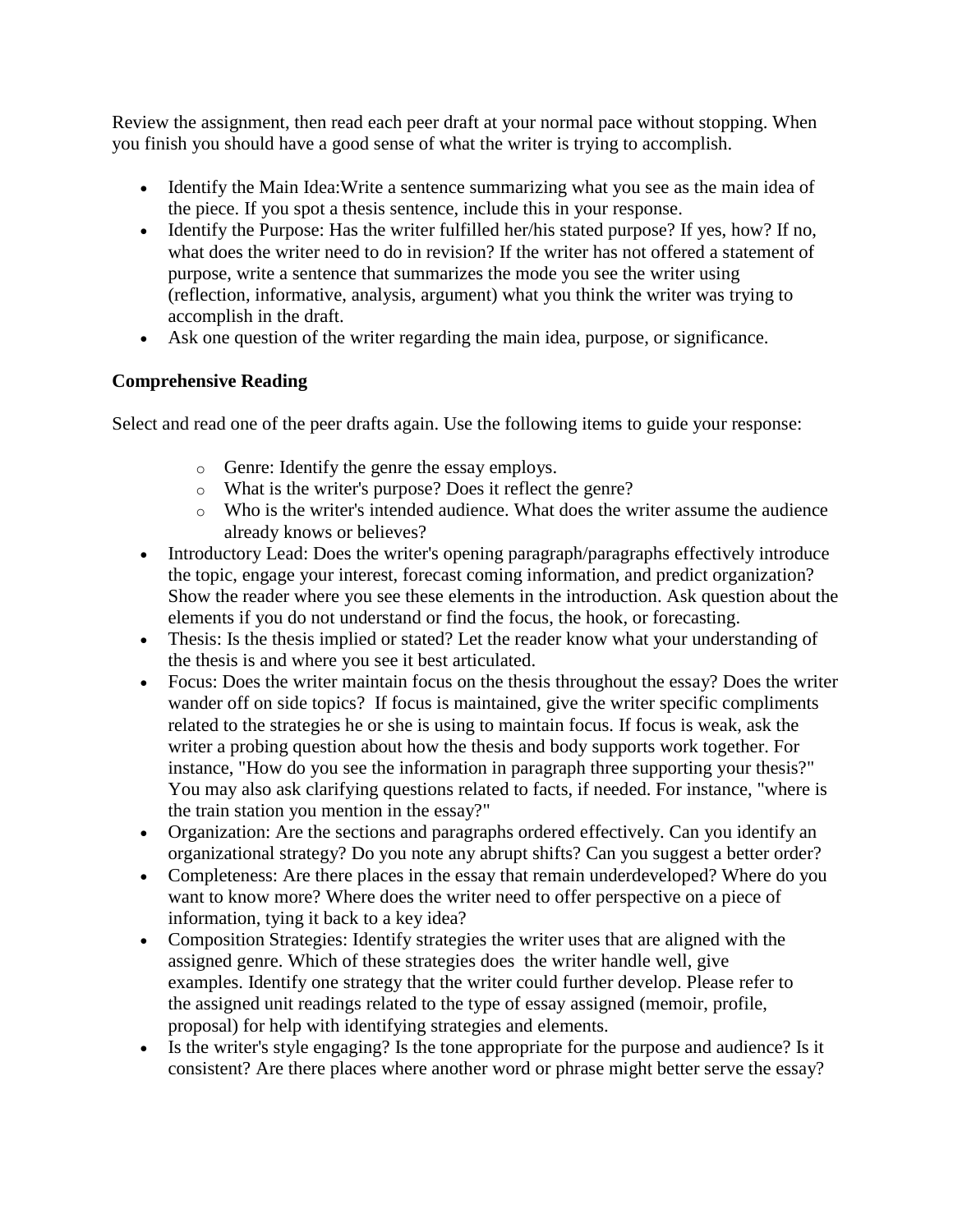- Is the writer using first, second, or third person voice consistently? How could the writer improve the use of voice?
- Sources: If the draft uses outside sources, are they cited accurately? If there are quotations, are they formatted correctly and worked into the body of the essay? Are there places where the writer assumes readers will intuit the significance of the quotation? Does the writer use quotations sparingly?

As you construct your response, remember that your goal is to help the writer think more about the essay.

As a peer responder, it is important that you are able to focus on key elements of academic writing. However, since you are not an 'expert,' remember it is better to take an observation and turn it into a question rather than attempting to address a problem for which you do not have the vocabulary.

# **Balanced Responding Guidelines**

**Use balanced responding strategies in all full group discussion forums and for identified threads in your writers group discussions.**

**Balanced feedback** includes two compliments and two suggestions, questions, or requests for elaboration that lead to further thought and discussion. This model was originally conceived as a classroom observation feedback tool, but the principles can be applied to discussions as well.

The balanced feedback discussion model is based on the premise that *balanced, specific, thought provoking* feedback will stimulate and foster a rich discussion. Feedback can be 2+1, 1+2, 1+1 and so on, but should be balanced (that is, it should be both complimentary *and* extend thinking).

Balanced feedback does *not* equal two positives and two negatives. See the Tips: Giving Compliments and Suggestions section below.

#### **Balanced Feedback Assumptions**

- 1. Everyone is both teacher and learner.
- 2. Balanced feedback involves critical thinking and is as useful for the giver as it is for the receiver.
- 3. Balanced feedback serves to extend and enhance discussion and hone your skills in giving feedback.
- 4. Peer feedback can be powerful, sometimes even more powerful than instructor feedback.

#### **Balanced Feedback Guidelines**

- 1. The receiver of feedback is free to accept or reject it.
- 2. Suggestions you receive are not part of the course assessment process. Thus, there are no negative repercussions for receiving suggestions of any kind.
- 3. Balanced feedback is not considered evaluation. It is strictly formative in nature.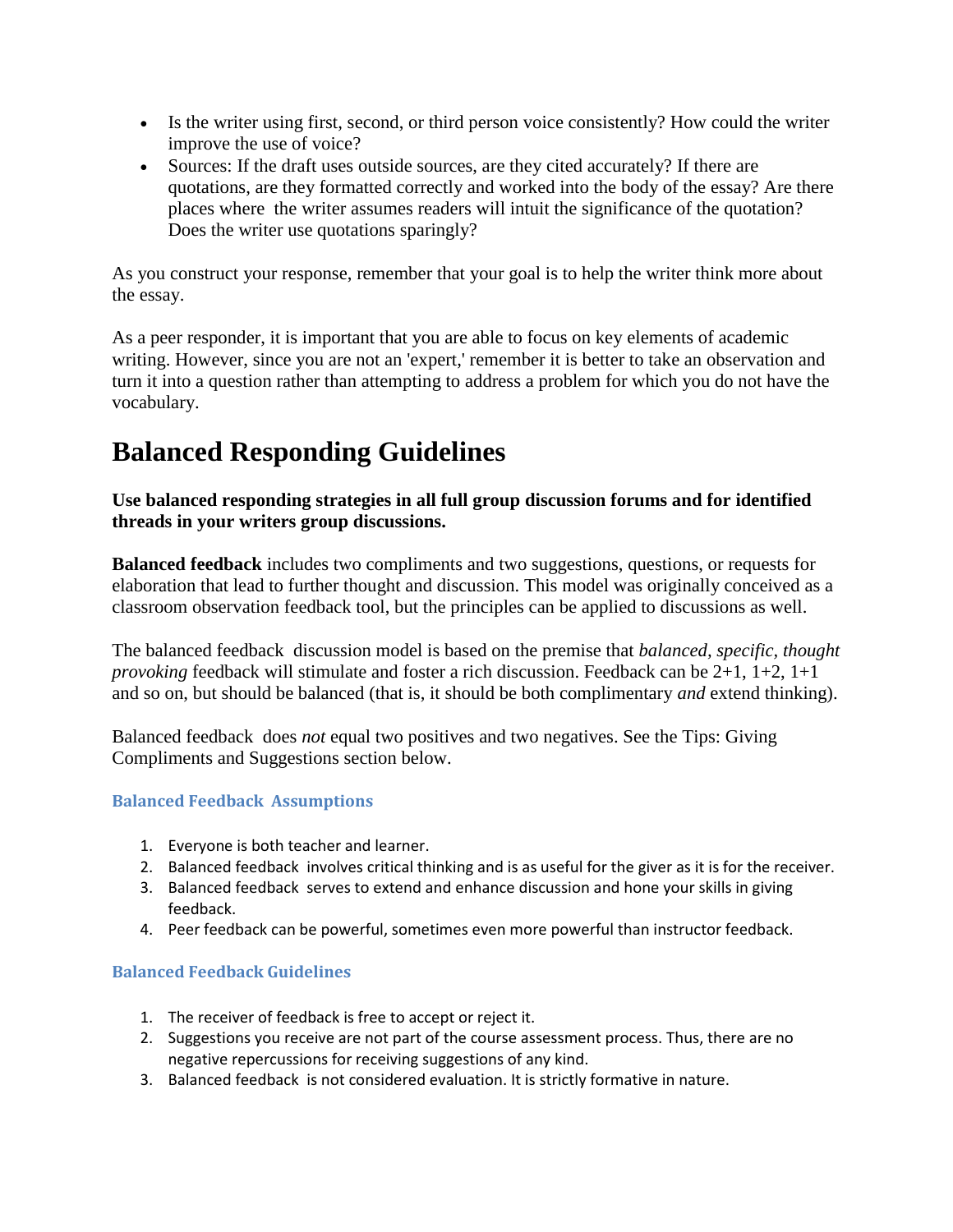#### **Expectations for Balanced Feedback**

The following set of common expectations for all participants encourages high level discussions. Participants will

- give balanced, specific, and substantive feedback, using two compliments and two suggestions as a guide. Other combinations such as 2+1, 1+2, 1+1 are fine, as long as they reflect balanced, specific, and substantive feedback.
- participate in discussion respectful of multiple perspectives.
- share feedback in a spirit of trust, collaboration, and helpfulness.

#### **Tips: Giving Compliments and Suggestions**

Compliments are generally easy to offer. However, avoid overly positive comments in the form of "Good post!" or "I agree." Feedback that is too bland and non-specific is neither helpful nor meaningful. Take the conversation further and state *why* you agree, summarize to reinforce the concepts with which you agree, or relate an experience that confirms or extends the learner's point.

Remember that suggestions are not necessarily criticisms, because 2+2 feedback does not represent the common positive-versus-negative dichotomy. Your suggestions can take the form of:

- Additional content information.
- A life experience that is an exception to the ideas posted.
- A question regarding the content.
- Additional resources you think would be of interest to the learner.
- An alternative perspective you think would add to the range of ideas being shared.
- A request for more information if the learner did not address the discussion question or all of its elements.

#### **When to Use Balanced Feedback in This Course**

Not every response to another learner has to follow the balanced feedback format. The responses where 2+2 should be used are the learning activities that specifically request it. Other times, you may just wish to acknowledge an interesting post with a word of praise or offer other types of comments. It is also fair to apply balanced feedback in your responses to your instructor's postings.

#### **Benefits of Balanced Feedback**

Allen and Allen (1996) write:

Without feedback, there is little opportunity to improve performance. In the many tasks of life, feedback is a very uncertain process, and even when it is available it is often not presented in a way that makes it most useful or most likely to be considered. Our behavior changes most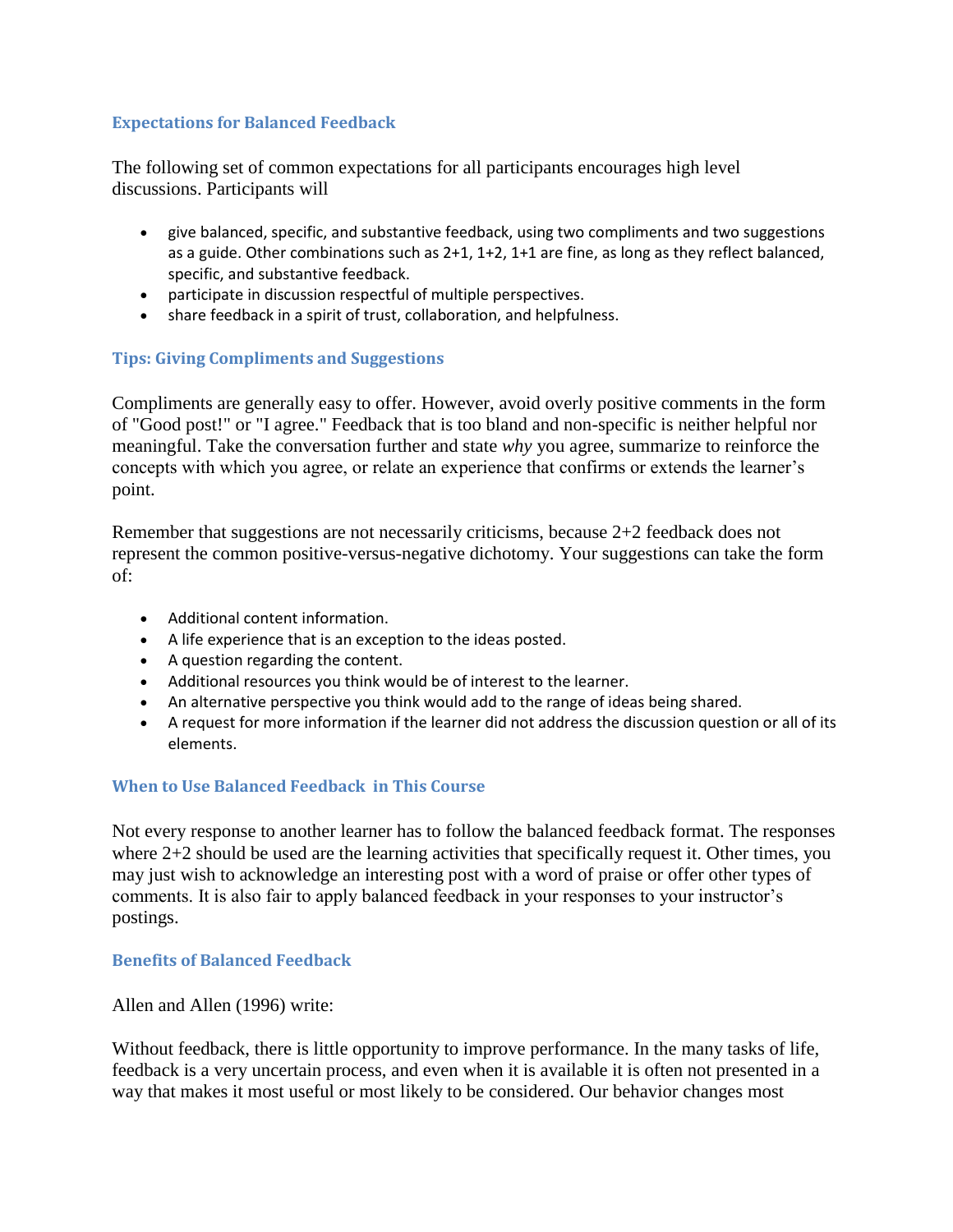powerfully when feedback is given and received in a positive environment where trial and error is encouraged (p. 2).

The feedback model attempts to take the uncertainty out of the feedback process and focus its results. The discussions take place in a positive environment, and trial and error is encouraged. There are several advantages to using thisfeedback. Balanced feedback:

- Provides a template for structured feedback and encourages focused feedback.
- Encourages a broad and balanced range of feedback between the giver and the receiver.
- Conditions the giver of feedback to make constructive suggestions.
- Raises expectations in the discussion area and builds a spirit of trust among fellow learners.
- Encourages higher-quality interactions within discussions and promotes reflective and critical thinking.
- Encourages evaluation of feedback and provides perspective on feedback sources.
- Assumes presentations and discussion responses have some validity and merit, as well as the potential for improvement.
- Is transferable to other professional settings, as many learners have introduced balanced into their own schools and workplaces.
- **•** Builds effective learning communities.

#### **Summary**

If the expectations are agreed upon and fulfilled, balanced feedback is expected to serve and enhance the course goals of valuing life experience, sharing these experiences, extending substantive discussion of ideas, fostering critical thinking, and learning from multiple perspectives.

#### *Work Cited*

Allen, D. B., D. W. Allen. *2+2 Equals Better Performance: Alternative Performance Appraisal with Feedback and Encouragement* [Unpublished manuscript]. Denver, CO: University of Denver, Old Dominion University. (1996). Print.

# **Portfolio Information**

#### **The Portfolio: An Overview**

JC's Department of Language, Literature and Arts has implemented the portfolio as an assessment tool for all Eng 090, 131, and 132 courses. Please read the following information about the portfolio:

- Every writing student at JCC must submit a portfolio, consisting of a variety of revised papers completed this semester that best demonstrate competency in skills and strategies appropriate to the course in which you are enrolled.
- The portfolio is worth 35% of your total course grade. See your course syllabus for grading information.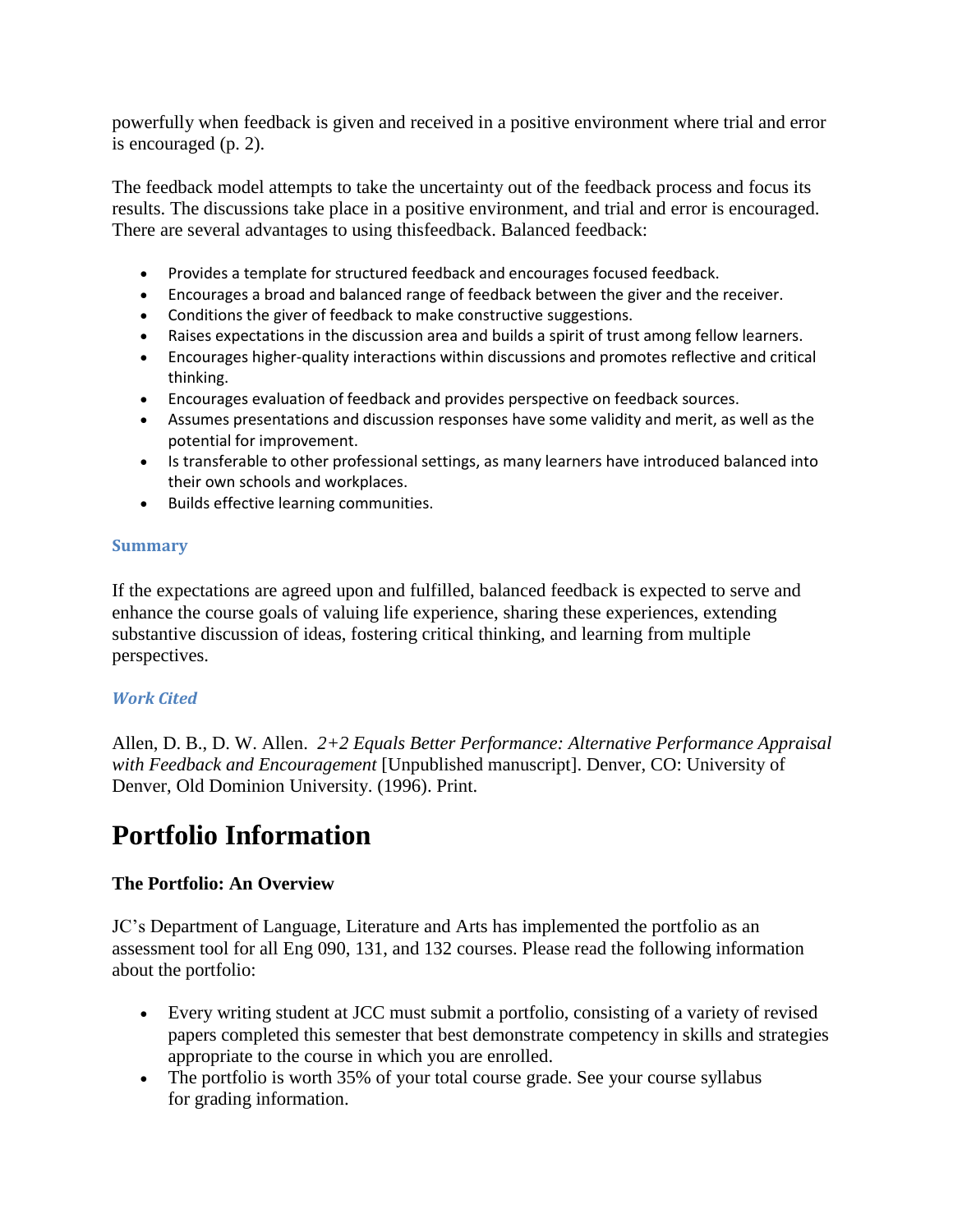- Your instructor will evaluate your portfolio and offer comments on the strengths and weaknesses of your work.
- Successful portfolios contain papers that have undergone serious revision. This portfolio is the culmination of your semester's work and should show evidence of careful revision and editing.
- Your portfolio will be evaluated holistically; your instructor will give feedback on your overall work. See the back of this sheet for departmental descriptions of good writing.

### The Portfolio Contains:

- Polished essays written over the course of the semester: 12 page minimum not including, metacognitive reflection, title pages, works cited pages. All essays in the portfolio must be a minimum of three full pages, not including title and works cited pages. Researchbased essays must be at least five full pages.
	- o You must include the research project: Rhetorical Analysis Essay; Argument Essay.
	- o You may include either or both of the Reflective and/or Evaluative essays. This decision is yours and based on what you want your reader to see in terms of your proficiency and growth as a writer. *The decision may also be determined by minimum page requirements.*
- A one page metacognitive reflection on your growth as a writer in this class**.** This is a separate essay, one page minimum reflecting on you as a writer: what you have experienced and learned as a writer in this class. Claims should be supported by evidence from your writing process, essays, and course materials. See the metacognitive reflective essay instructions in this assignment book

*This portfolio must be uploaded as one, correctly formatted document.*

#### **Portfolio Requirements**

Your composition portfolio demonstrates your growth over the period of the class. The portfolio consists of twelve pages of your best academic writing, completed in this class and the reflective letter.

This portfolio focuses on skills such as critical thinking, stylistic competency in the assigned modes, understanding of the rhetorical situation, and mechanical competency.

Since we are an on-line class, you will upload your papers to the portfolio assignment file. These should be one document, organized as follows:

- 12 full pages, not including title, works cited pages, and the metacognitive reflection
- The portfolio must include the research project: the rhetorical analysis and the argument essay.
- Include a cover sheet for the entire portfolio listing your name, course and section number, and instructor's name.
- Place your metacognitive reflection essay after the cover page.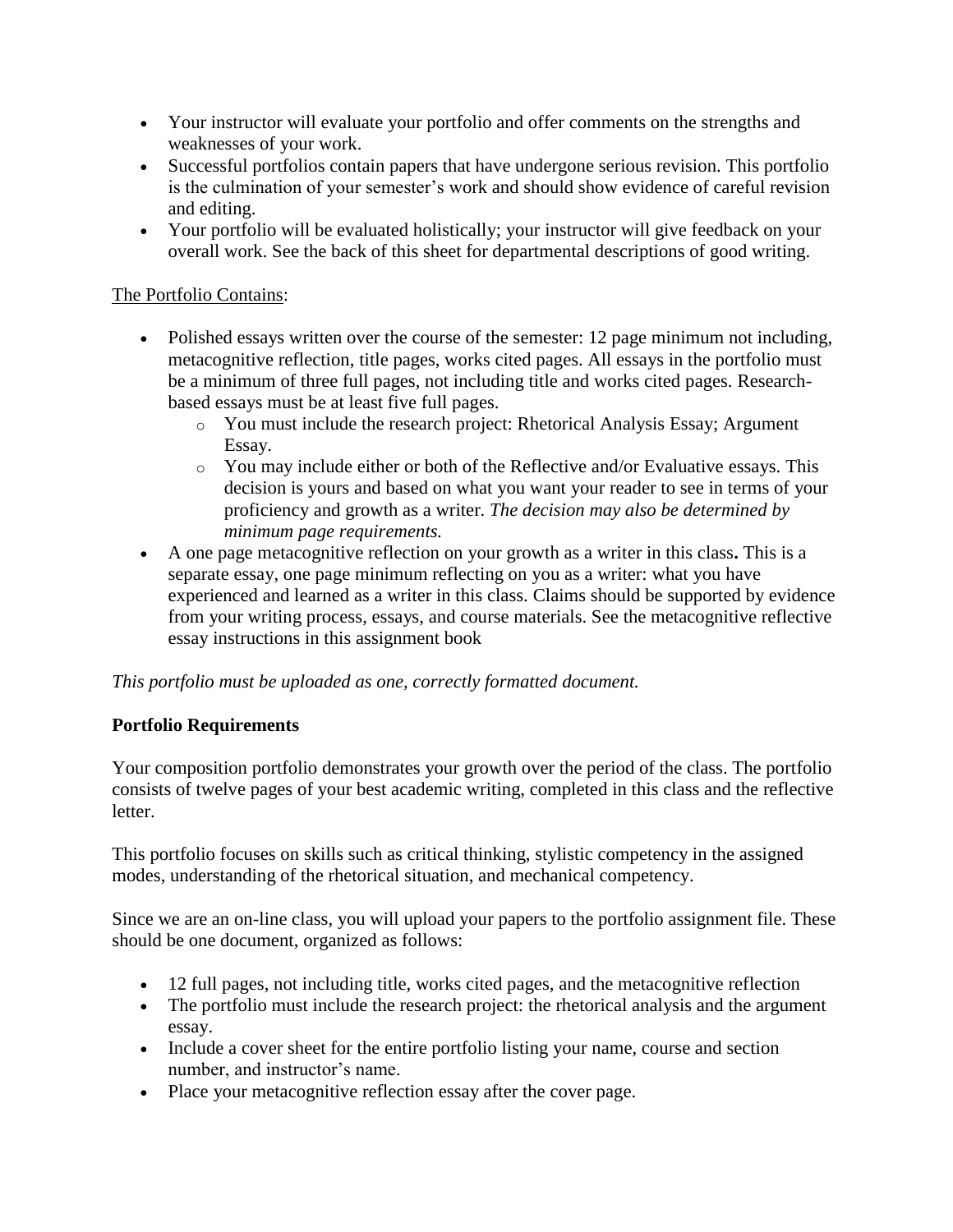- Although MLA does not require title pages, you must include a title page for each essay in the portfolio. List the title of the essay and a brief description of your purpose or reasons for writing and the audience or intended readers you imagine for it.
- Essays must be at least 3 full pages to be included in the portfolio.
- Research-based essays must be at least 5 full pages to be included in the portfolio.
- Double-space, 12 point font, with one inch margins on all sides.
- Put your name and page number in the upper right hand corner of each page. Use the header function in Microsoft Word to accomplish this.
- When you use source materials, follow MLA Guidelines for documentation and citation. Specifically, you must include parenthetical citation and a Works Cited page.
- Each paper will have a title page with the following information:

#### TITLE OF PAPER

#### AUDIENCE IDENTIFICATION

STATEMENT OF PURPOSE This statement should include an indication of the assigned genre:reflective, evaluative rhetorical analysis, argument, .

For example:

This essay will argue \_\_\_\_\_\_\_\_\_\_\_\_\_\_. (argument)

This essay will analyze (analysis)

This essay will employ the following criteria to evaluate \_\_\_\_\_\_\_\_\_\_\_\_\_\_\_\_\_\_\_\_\_\_. (evaluate)

This reflective essay will explore \_\_\_\_\_\_\_\_\_\_\_\_\_\_\_\_\_\_\_\_\_. (reflective)

#### **Metacognitive Reflective Essay**

Your portfolio must be accompanied by a metacognitive / reflective essay--a summary statement providing an overview of the essays in your portfolio and your experiences as a writer in this class.

This essay promotes your thinking about your writing and writing process. Please follow directions carefully and completely. This letter will be shared with other Jackson College composition instructors.

#### **Formatting**

- 1 page *no more, no less ( at least 300 words).*
- *Single spaced*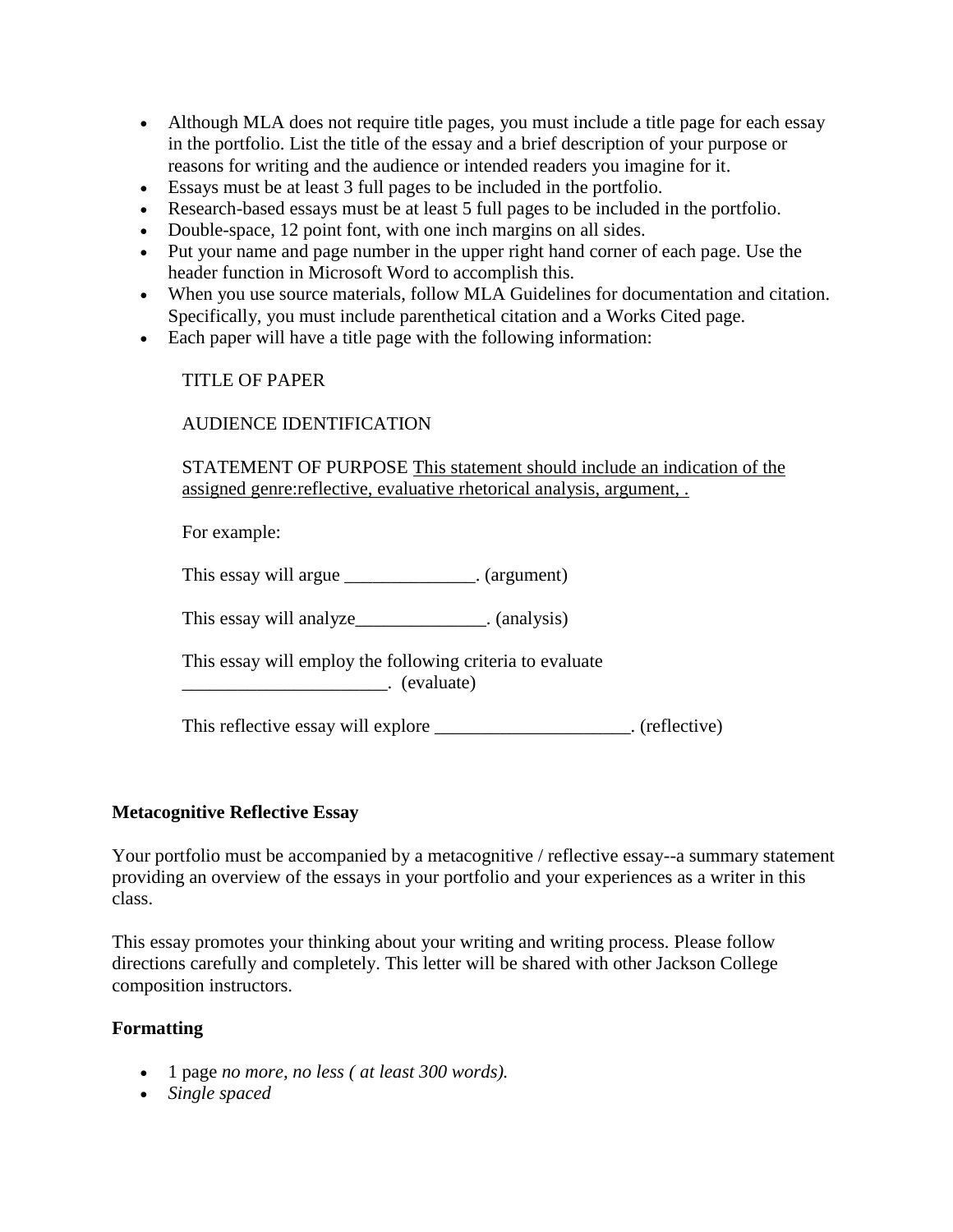- *1 inch margins*
- *Twelve Point Font: Times, Arial, Calibri, Verdana*

This is your opportunity to "frame" the quality of the different experiences and papers in your portfolio and explain how they add up to a single, comprehensive picture of your performance as a writer.

In your essay, you will reflect on your growth as a writer in this class. Use the strategies for writing a reflective essay that we studied in Unit 2.

#### **Address the following areas in your essay:**

- Introduction: This should set the context for the essay: include the course number (132) and a brief summary of your community, and the papers you wrote in relation to that community .Your introduction will need a thesis that makes a claim about your growth as a writer in terms of writing process, rhetorical situation (audience and purpose), genres, research strategies, and collaboration with peers.
- Body:
	- o The subjects of your papers and why you chose them.
	- o Identify and explain any *positive* changes or developments you have noticed in your **writing processes** over the course of the semester. A good way to explain this is to reflect on how engaging process impacted your final papers. Pay attention to how you revise by comparing the original, early drafts of your essays to the final drafts for your Portfolio. Briefly explain where one would see evidence of the positive changes in the Portfolio Writings. Be specific.
	- o Explain how any of the writing and homework assignments, textbook, and inclass individual and group activities contributed to these *positive* changes.
	- $\circ$  Identify what has not changed or developed in your writing over the course of the semester, and be sure to explain what or who you think might be responsible for your growth.
	- o English 132 course goals and objectives incorporate specific Associate Degree Outcomes (ADOs). The ADOs addressed in composition courses are outlined in the course syllabus. They are:
		- ADO #1: Writing clearly, concisely, and intelligibly
		- ADO #9: Working in small groups

Explain how you have fulfilled both of these ADOs. Provide *brief* examples and evidence from your work this semester. Think about your participation in collaborative writers groups. Did participating in discussions about your writing and serving as a peer editor strengthen your skills as a writer?

- Conclusion:
	- o Summarize the above points and explain what you feel you have accomplished as a group member, a writer, and a college student in this class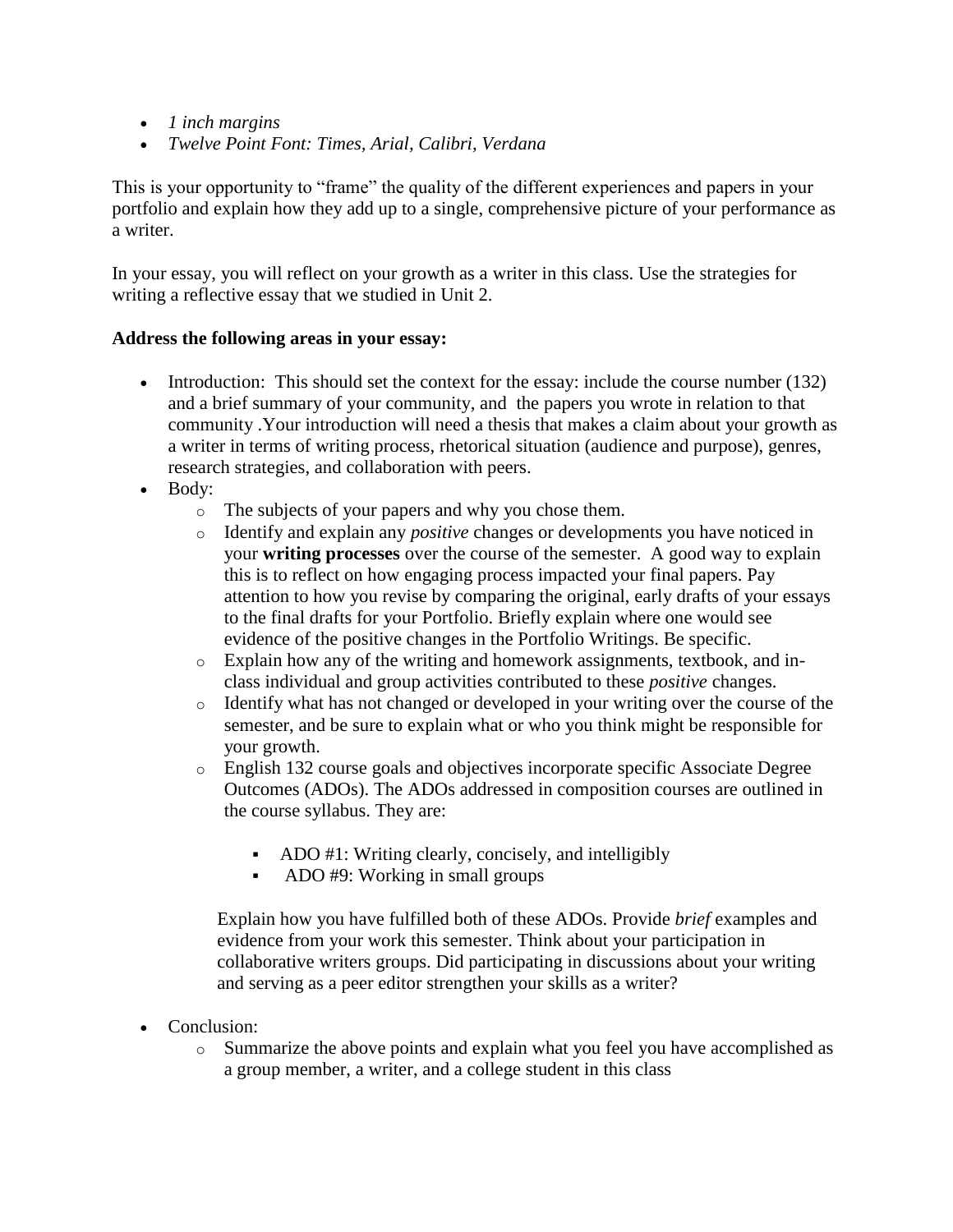- o *Include the* most important thing you have learned about writing this semester or about yourself as a writer.
- o Be specific and thoughtful.

#### **Assessment Criteria**

### **Metacognitive Essay**

Place the metacognitive reflective essay as the first item in your portfolio after the cover page. It should reflect

- 1. your demonstrated awareness of rhetorical terms and techniques (parts of the process, parts of an essay, strategies for revision, the relationship of audience and purpose to writing);
- 2. your ability to focus, clearly and concisely articulate what you have learned as a writer..
- 3. your ability to make and support claims with specific references to, quotations from, and examples of your course work. You may also use course materials.

*While the reflection does not carry a value grade, failure to include the metacognitive reflection essay results in an automatic reduction of 5 points off the portfolio grade.*

### **Portfolio**

English 132 portfolios must demonstrate proficiency in finding, integrating, citing and documenting source materials.

I will evaluate your portfolio following the [rubric criteria established by JCC composition](http://jetnet.jccmi.edu/mod/book/view.php?id=547406&chapterid=43126)  [faculty](http://jetnet.jccmi.edu/mod/book/view.php?id=547406&chapterid=43126) and included in this online unit book will be used.

### **Grading Criteria for the Portfolio and Metacognitive Reflection**

90-100 points: The writing is engaging, original, clear, and focused; ideas and content are richly developed. Essays contain abundant examples, comparisons and facts that are used to expand and support ideas. Clear organization and appropriate transitions move the reader easily through the text. The voice and tone are authentic and compelling. Contains few if any errors in spelling, punctuation, or grammar. This is an **outstanding** reading experience at all levels.

80-89 points: The writing is generally clear, focused, and well-developed; examples and details support ideas and content where appropriate. The presentation is generally coherent, and its organizational structure is functional. The voice, tone, diction and sentence structure support meaning. May contain occasional errors. This is a **good** reading experience overall.

70-79 points: The writing has some focus and support; ideas and content may be developed with limited details and examples. The presentation shows some evidence of structure, but it may be artificial or only partially successful. The tone may be inappropriate or the voice uneven.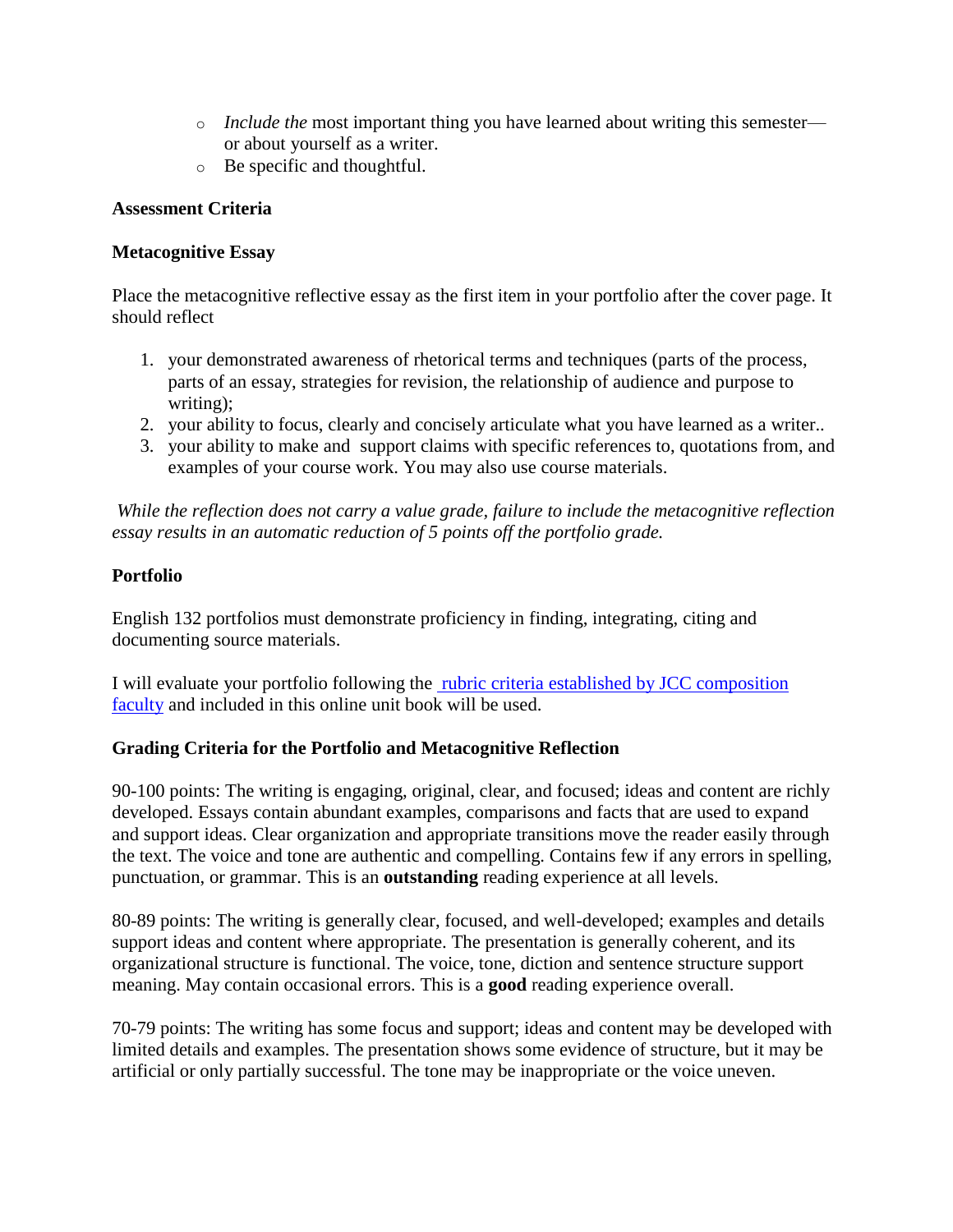Sentence structure and diction are generally correct but basic. Mechanical errors are numerous enough to distract the reader. This is an **average** reading experience.

60-69 points: The writing has little focus and development. Support for ideas is minimal, and at times the ideas themselves may be difficult to identify. There is little discernible shape or direction. The writing demonstrates no control over voice and tone, suggesting the writer's inability to address an idea. Errors in spelling, grammar/usage, capitalization, punctuation and/or indentation are numerous and interfere with the reader's understanding. This is a **poor** reading experience.

0 The portfolio fails to meet assignment guidelines, is plagiarized or incomplete.

# **Deductions**

- Fewer that 12 full pages of writing (title pages and works cited paged are not included in this count)  $-5$  points
- Fewer than 10 full pages of writing (title pages and works cited pages are not included in this count) - 10 points
- Missing or disconnected audience or purpose statement 5 points
- Incorrect MLA citation and documentation: -10 points
- Research paper of less than five pages: -5 points
- Missing or ineffective metacognitive reflection: -5 points
- Lack of research paper results in a 0 for the portfolio
- Plagiarism results in a 0 for the portfolio.

*Per the course syllabus, the portfolio with metacognitive reflective essay is worth 35% of your grade.*

# **Support Services**

Click the links below for support with technology or study.

[Center for Student Success](http://www.jccmi.edu/success/) offers free counseling, tutoring, and writing support

[Writing Fellows](http://www.jccmi.edu/WritingFellows/) offer trained writing tutors and peer-review support

[Distance Learning](http://jetnet.jccmi.edu/) offers JetNet support

[Solution Center](http://www.jccmi.edu/InfoTech/SolCen.htm) offers technical support

# **Course Calendar**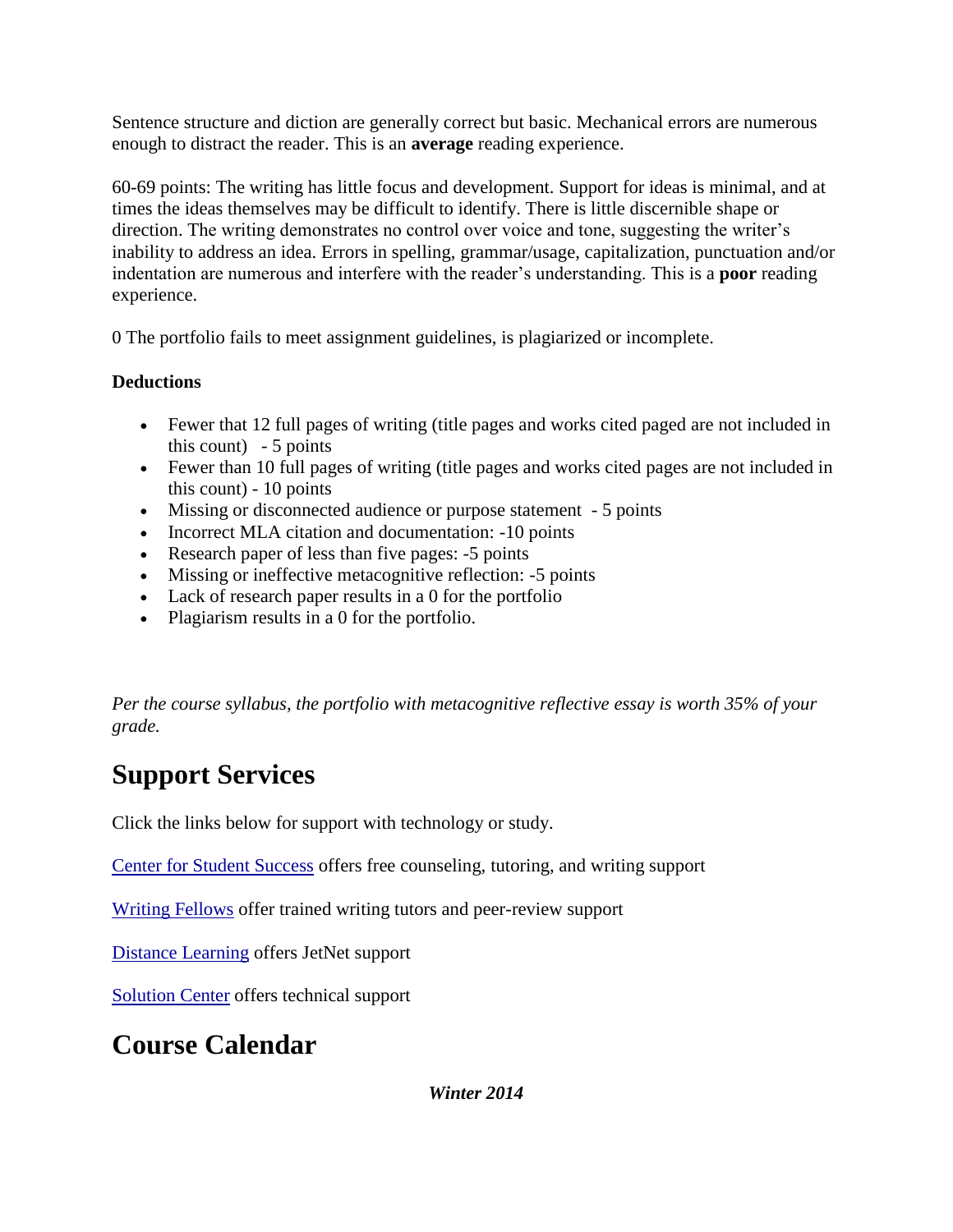#### *January 13 – May 2*

*This Calendar is Subject to Revision* 

*Any revisions will be posted in the News Forum as well as in the units involved.* 

*Successful on-line learners check into their classes at least every other day for a few minutes to see what's going on and participate in discussions.* 

#### *General Terms and Guidelines:*

*The Little Seagull Handbook is a print course text that is considered reference tool, please use it to help with individual questions you have related to writing, researching, and editing. This course requires proficiency in Modern Language Association Style (MLA) be achieved by the end of the semester. The Handbook's MLA guide is on pages 93-135. Unit quizzes refer to assigned readings from this text.* 

*The Norton Field Guide to Writing with Readings is a print text and is one of the course texts. Pages assigned in it explain the modes of academic writing you are expected to master, identify and explain elements of these modes, and provide examples of the type of writing you will be doing. Reading and referencing this text equates with successful learning. Unit quizzes refer to assigned readings from this text.* 

*They Say, I Say: The Moves That Matter in Academic Writing is one of the main course texts. Advertised as "the key to the academic writing club," this text helps you frame your ideas and arguments in the larger contexts in which issues and ideas are experienced. This book is consistently credited by students of English 132 as integral to their learning and improved academic writing skills. Unit quizzes refer to assigned readings from this text.* 

*Electronic Unit Books contain assignments, due dates, instructor lectures, supplemental readings, process templates, and external links. Look for the book icon in each unit. Unit quizzes refer to assigned readings from this resource.* 

*Discussion forums require participation. You will post initial contributions and respond to others during the span of each discussion. You may work in discussions from the start of the unit until the discussion's close date. Discussion closing dates assume a 1:55 p.m. deadline. Look for the discussion icons in each unit* 

*Assignment files are where you submit revised essays and required process. All due dates assume a 1:55 p.m. deadline. Look for the assignment icons in each unit* 

*PowerPoint lectures are posted in each unit below the unit books. Look for the PowerPoint icon[s] in each unit.*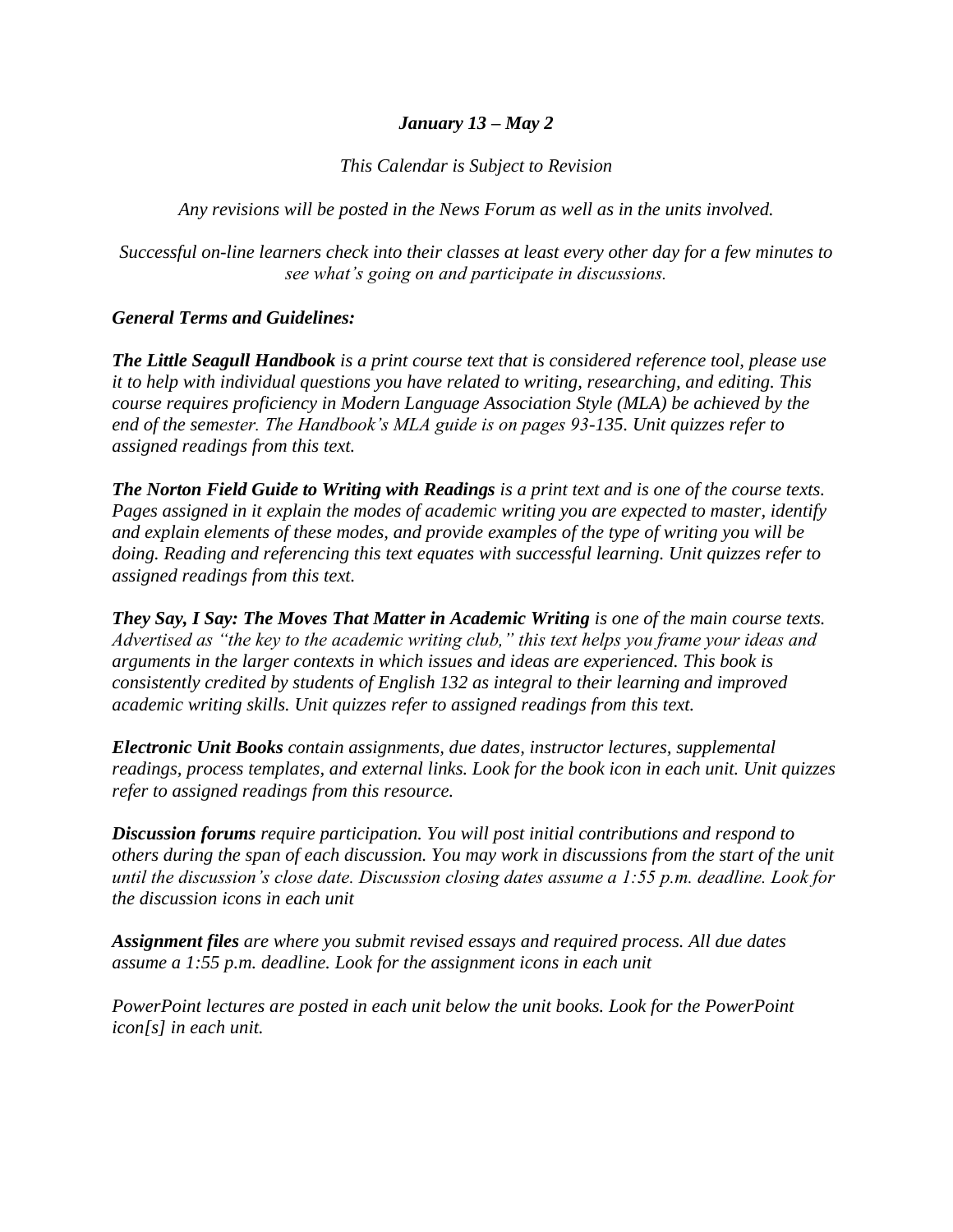*Quizzes occur in each unit. You may enter a quiz from the beginning of its unit until the quiz closing date. Closing dates assume an 11:55 p.m. deadline. All quizzes allow for one retake during the time the quiz is open.*

#### **Unit 1:Introduction**

### **Jan 13-19**

**Objectives:** Orient to English 132 online course; discuss personal experience with academic writing, write a response to the Graff and Birkenstein approach to framing academic discourse.

**Discussion:** Participate in three introductory discussions. See instructions in each discussion forum for specific posting and peer response requirements.

### **Participation and Due Dates**

- **January 13-19:** Complete assigned readings posted in the Online Unit Book, the Scavenger Hunt Quiz, and assignments in Discussions 1, 2, 3.
- **January 19:** Scavenger Hunt Quiz Closes at 11:55. Final Date to post to Discussions 1, 2, and 3.

## **Unit 2: Writing to Reflect**

### **Jan 20 - Feb 9: Active Discussions and Assignments, see below for specific due dates.**

## **Objectives:**

- 1. Define the key features of reflective writing
- 2. Review and practice use of the rhetorical situation (audience, purpose, slant)
- 3. Engage the phases of the writing process in the creation of a reflective essay
- 4. Write an effective reflective essay.
- 5. Serve as sympathetic reader in the peer review process, providing informed, constructive criticism directed toward the organization, clarity and style of peer papers.

**Assignments:** Specific reading and writing assignment language, grading criteria, and lectures can be found in the Online Book, posted in Unit 2.

**Discussions:** This unit has two required discussions: 1) a whole class discussion of an assigned reading, 2) Writers Group discussion with three threads. To achieve full participation credit, read and follow the instructions posted in the discussions

### **Participation and Due Dates**

 *For your ease, due dates are on Sunday. This does not mean you should wait until Sunday to complete the assignment, it means that the opportunity to participate in the discussion, quiz, or to upload a polished essay ends on the designated Sunday.I strongly*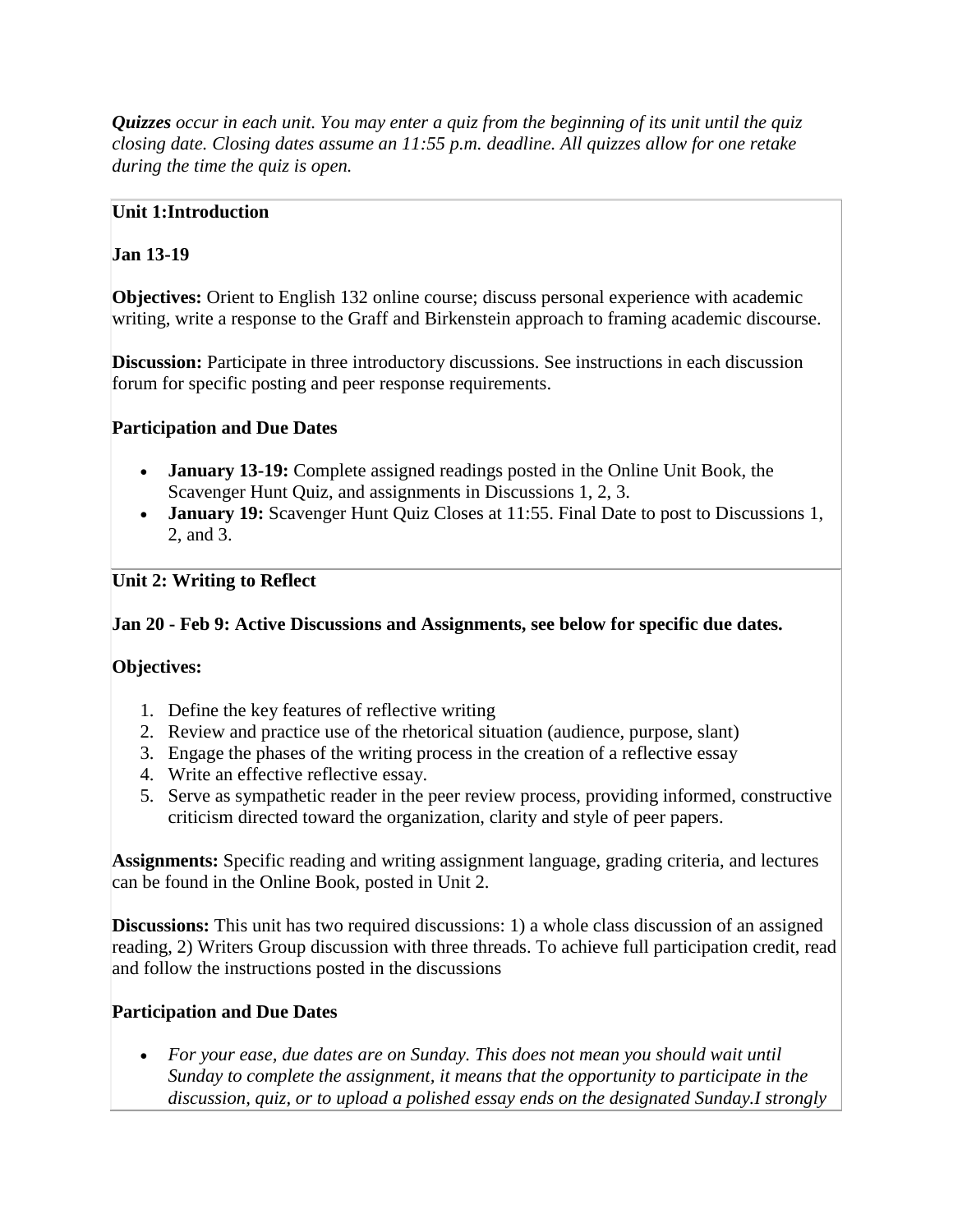*advise participation in discussions throughout the week.* 

- *Discussion 1, Whole Group remains open for the duration of the unit. Quizzes remain open for the duration of the unit.*
- *Discussion 2, Writers Group threads have due dates that are designed to keep you working as a learning community. Late posts will receive point deductions.*
	- o **Jan 22:** Complete assigned text readings posted in the Online Unit Book. Begin working in Discussion 1 (Whole Group) & Discussion Two (Writers Group), Threads 1-3. Quiz Opens.
	- o **Jan 26:** Discussion Two (Writers Group), Thread 1 closes.
	- o **Feb 2:** Discussion Two (Writers Group), Thread 2 closes.
	- o **Feb 9:** Discussion Two (Writers Group, Thread 3 closes. Discussion 1, Whole Group Discussion Closes. Quiz Closes.
	- o **Feb 16:** Revised reflective essay and metacognitive reflection due. Upload both documents to the Week 2 Assignment File.

#### **Unit 3: Evaluation**

#### **Feb 10 - March 2**

#### **Objectives**:

- 1. Define the basic features and purposes of argumentation in general
- 2. Define the features of an evaluative argument
- 3. Analyze an evaluation argument
- 4. Define a topic for an evaluation argument
- 5. Use evaluation argument to set our criteria and judge something to be good/bad according to those criteria
- 6. Identify the rhetorical situation for the evaluation.
- 7. Conduct academic research to find support for the evaluation.
- 8. Identify and apply the elements of and annotated bibliography.
- 9. Create evaluative thesis statement that employs they say, I say strategies to frame the topic in the larger context of what else has been said about the topic.
- 10. Produce an outline that identifies reasons and supports for your argument.
- 11. Identify and employ the key features of an introductory lead.
- 12. Write an effective evaluation argument.
- 13. Serve as sympathetic reader in the peer review process, providing informed, constructive criticism directed toward the organization, clarity and style of peer papers.

**Assignments:** Specific reading and writing assignment language, grading criteria, and lectures can be found in the Online Book, posted in Unit 3.

**Discussions:** This unit has two required discussions: 1) a whole class discussion of an assigned reading, 2) Writers Group discussion with three threads. To achieve full participation credit, read and follow the instructions posted in the discussions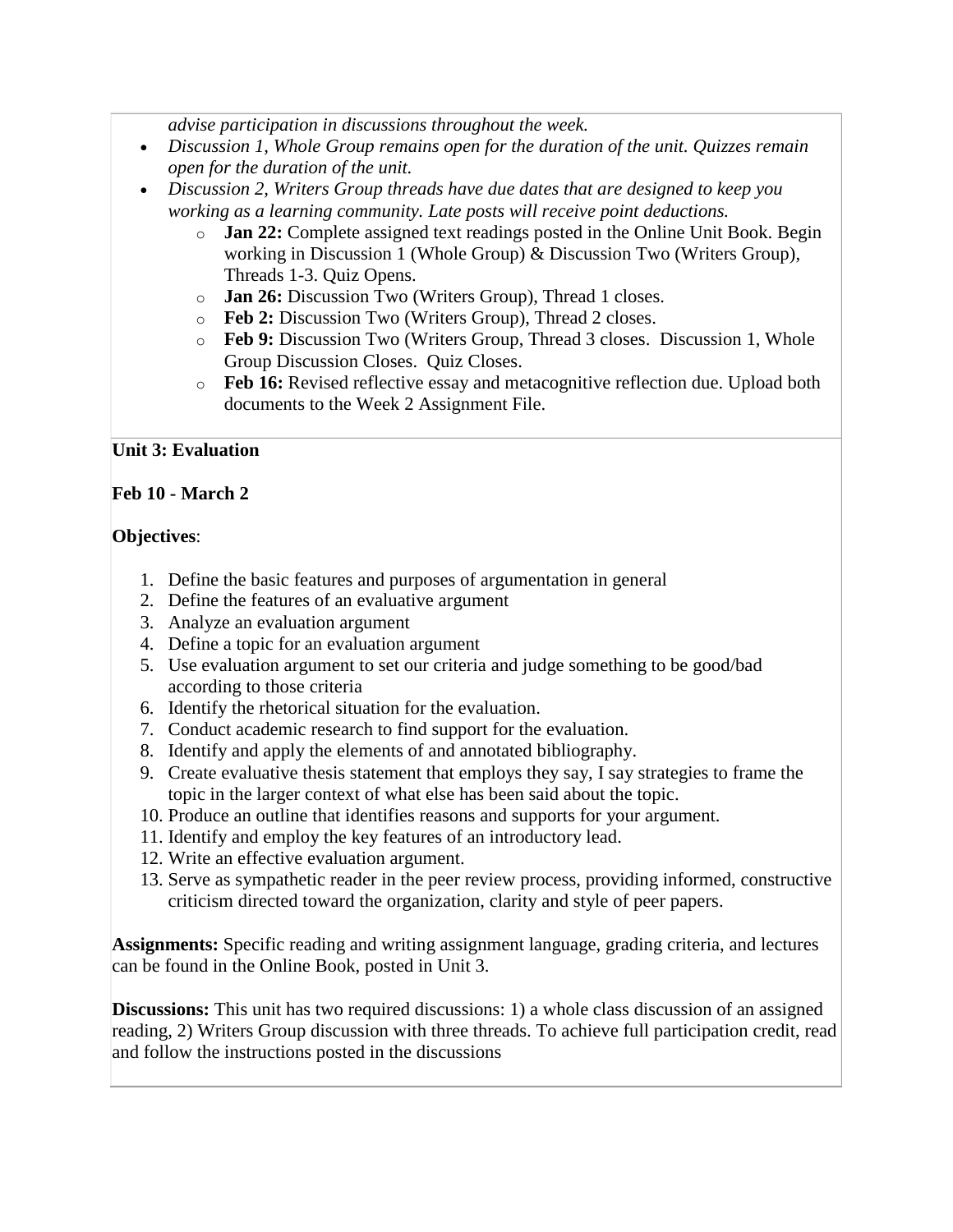#### **Participation and Due Dates**

- *For your ease, due dates are on Sunday. This does not mean you should wait until Sunday to complete the assignment, it means that the opportunity to participate in the discussion, quiz, or to upload a polished essay ends on the designated Sunday.I strongly advise participation in discussions throughout the week.*
- *Discussion 1, Whole Group remains open for the duration of the unit. Quizzes remain open for the duration of the unit.*
- *Discussion 2, Writers Group threads have due dates that are designed to keep you working as a learning community.* 
	- o
	- o **Feb 12:** Complete assigned text readings posted in the On-line Unit Book. Begin participating in Discussion One (Whole Class). Begin working in Discussion 1 (Whole Group) & Discussion Two, Threads 1-4. Quiz opens.

**Feb 16:** Discussion Two**,** Thread 1 closes. Unit 2 Revised Reflective Essay and Metacognitive Reflection due. Upload both documents to the Unit 2 Assignment File.

Feb 23: Discussion Two, Thread 2 closes

March 2: Discussion Two Threads 3 and 4 close. Discussion 1 closes. Quiz closes. Complete Critical Incident Survey (ungraded).

**March 9-10: Due to Semester Break, the due date extends through the 10th .** Revised Evaluative Essay & Metacognitive Reflection due; upload documents to Unit 3 Assignment File. **March 3-9** 

#### **Mid-Semester Break**

**Unit 4 : Begin Part One of Final Research Project**

**March 10 - 30** 

#### **Objectives:**

- 1. Define an issue OR problem related to your community
- 2. Frame the issue OR problem as part of an ongoing debate
- 3. Develop a researchable thesis question
- 4. Develop a search strategy, including keywords, to find quality sources and/or field research
- 5. Use library, data bases, and search engines to find reliable sources
- 6. Find at least three sources that advance the argument and place in an annotated bibliography
- 7. Identify the contextual and textual elements of the rhetorical analysis
- 8. Analyze the appeals of logos, pathos, and ethos in sample argument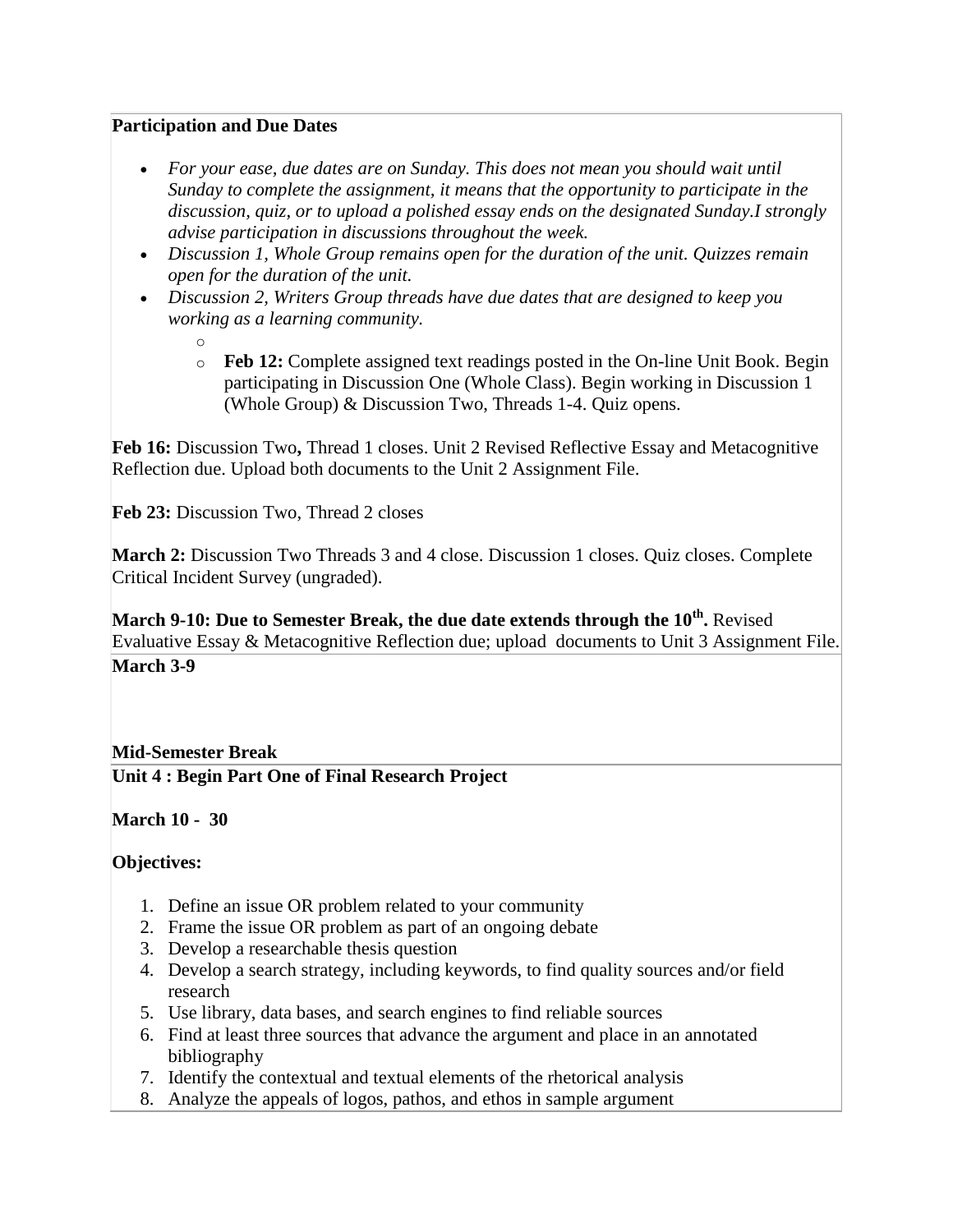- 9. Compose an effective rhetorical analysis of one source on this unit's annotated bibliography
- 10. Serve as sympathetic reader in the peer review process, providing informed, constructive criticism directed toward the organization, clarity and informative style of peer papers.

**Assignments:** Specific reading and writing assignment language, grading criteria, and lectures can be found in the Online Book, posted in Unit 4.

**Discussions:** This unit has two required discussions: 1) a whole class discussion of an assigned reading, 2) Writers Group discussion with three threads. To achieve full participation credit, read and follow the instructions posted in the discussions

#### **Participation and Due Dates**

- *For your ease, due dates are on Sunday. This does not mean you should wait until Sunday to complete the assignment, it means that the opportunity to participate in the discussion, quiz, or to upload a polished essay ends on the designated Sunday.I strongly advise participation in discussions throughout the week.*
- *Discussion 1, Whole Group remains open for the duration of the unit. Quizzes remain open for the duration of the unit.*
- *Discussion 2, Writers Group threads have due dates that are designed to keep you working as a learning community.*

**March 9-10:** Revised Evaluative Essay & Metacognitive Reflection Due. Upload to Unit 3 Assignment File.

**March 12**: Complete assigned text readings posted in the Online Unit Book. Begin working in Discussion 1 (Whole Group) & Discussion Two, Threads 1-6, as appropriate. Quiz opens.

**March 16:** Discussion Two, Thread 1 closes.

**March 23 Discussion Two, Thread 2 closes** 

**March 30:** Discussion Two, Threads 3 and 4 close. Discussion One closes. Quiz closes. Complete Critical Incident Survey (ungraded).

**April 6:** Revised rhetorical analysis essay, metacognitive reflection, and updated/revised annotated bibliography are due in the Unit 4 Assignment File.

**Unit 5 : Writing to Argue a Position** 

**March 31 - April 27**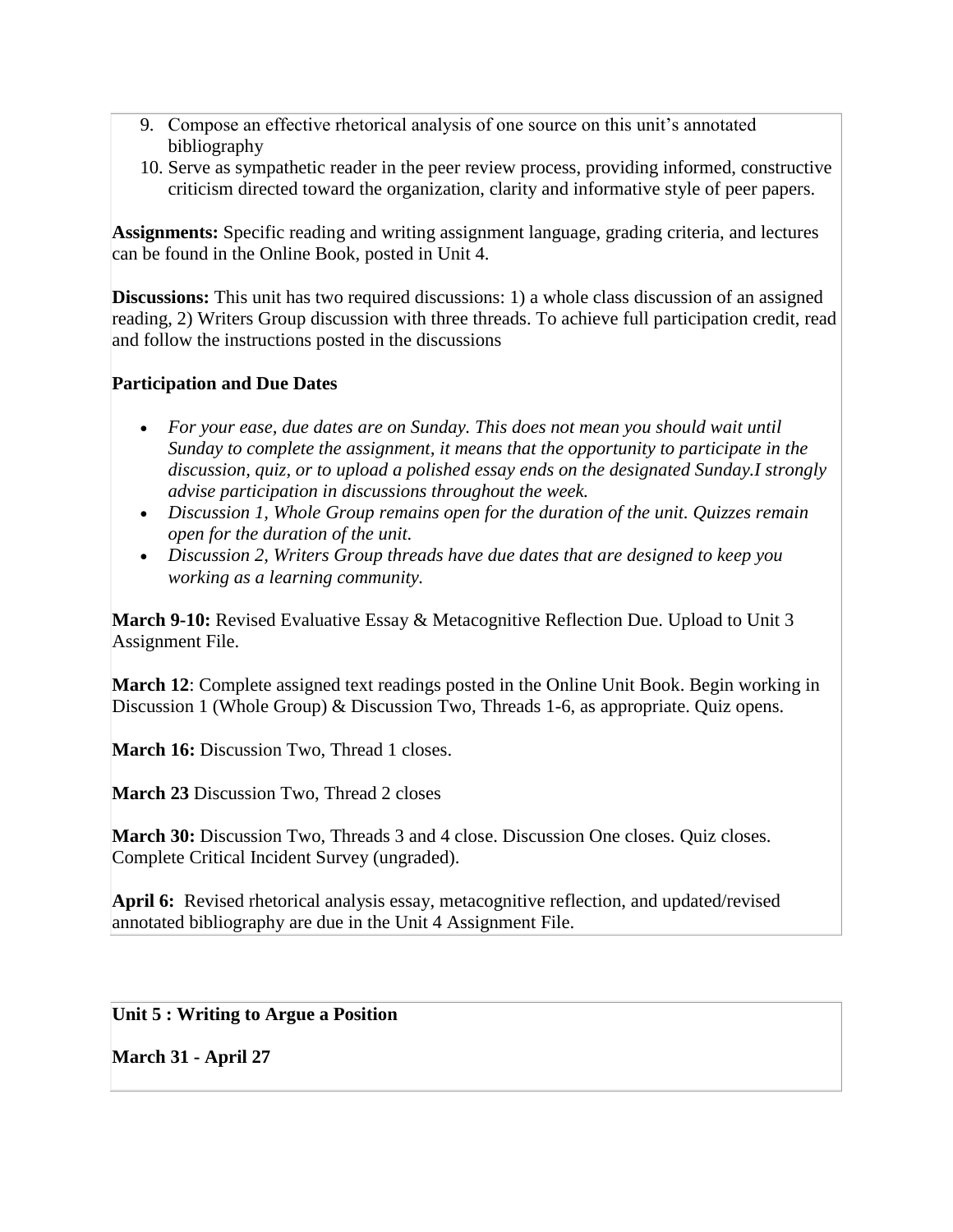#### **Objectives**:

- 1. Define and engage elements of a rebuttal argument OR define and engage elements of a proposal argument
- 2. Recognize and apply the two basic strategies of a rebuttal argument: point/counterpoint OR recognize and apply how a proposal argument identifies a problem and proposes a fair and effective solution
- 3. Develop an argumentation thesis
- 4. Identify and apply Toulmin model strategies
- 5. Compose an effective argument
- 6. Serve as sympathetic reader in the peer review process, providing informed, constructive criticism directed toward the organization, clarity and informative style of peer papers.

**Assignments:** Specific reading and writing assignment language, grading criteria, and lectures can be found in the Online Book, posted in Unit 5.

**Discussions:** This unit has two required discussions: 1) a whole class discussion of an assigned reading, 2) Writers Group discussion with three threads. To achieve full participation credit, read and follow the instructions posted in the discussions

### **Participation and Due Dates**

- *For your ease, due dates are on Sunday. This does not mean you should wait until Sunday to complete the assignment, it means that the opportunity to participate in the discussion, quiz, or to upload a polished essay ends on the designated Sunday.I strongly advise participation in discussions throughout the week.*
- *Discussion 1, Whole Group remains open for the duration of the unit. Quizzes remain open for the duration of the unit.*
- *Discussion 2, Writers Group threads have due dates that are designed to keep you working as a learning community.*

**April 2** : Complete readings and assignments Unit 5 Electronic Book. Begin working in Discussions 1 & 2. Unit 5 Quiz opens.

**April 6** : Discussion Two, Thread 1 closes. Revised rhetorical analysis essay, metacognitive reflection, and updated/revised annotated bibliography are due in the Unit 4 Assignment File.

**April 13:** Discussion Two, Thread 2 closes. Unit 5 Quiz closes.

**April 20:** Discussion Two, Thread 3 and 4 close. Discussion One closes. Quiz closes.

**April 27:** Revised argument essay, metacognitive reflection, and polished annotated bibliography are due in the Unit 5 assignment folder. Complete Critical Incident Survey (ungraded).

**Unit 6 Portfolio**